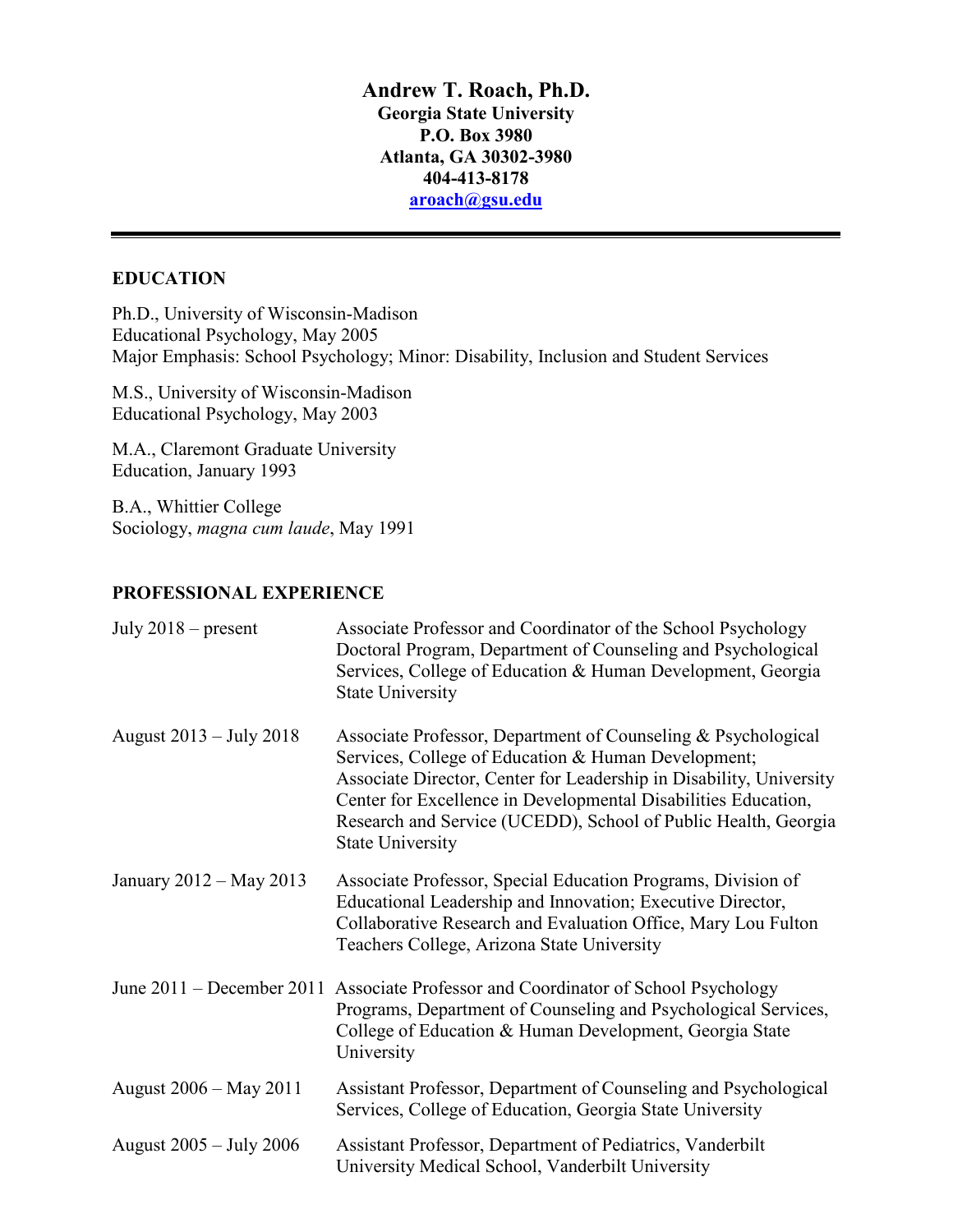| August 2004 – July 2006   | Research Coordinator, Center for Assessment and Intervention<br>Research, Peabody College, Vanderbilt University                                                                                   |
|---------------------------|----------------------------------------------------------------------------------------------------------------------------------------------------------------------------------------------------|
| July $2004 -$ June $2005$ | Psychology Intern and Leadership Education in<br>Neurodevelopmental Disabilities (LEND) Fellow, Center for Child<br>Development, Monroe Carell Jr. Children's Hospital at Vanderbilt<br>University |
| August 2000—May 2005      | Senior Project Assistant/Project Assistant, Wisconsin Center for<br>Education Research, University of Wisconsin-Madison                                                                            |
| August 1997 – August 2000 | Teacher/Resource Specialist/Language Arts Standards Coach,<br>Long Beach Unified School District, Long Beach, CA                                                                                   |
|                           | September 1996 – June1997 Demonstration Teacher/Adjunct Instructor, Broadoaks Children's<br>School, Department of Education and Child Development,<br><b>Whittier College</b>                      |
|                           | August 1991 – August 1996 Teacher, Alvord Unified School District, Riverside, CA                                                                                                                   |

### **ADDITIONAL PROFESSIONAL CERTIFICATIONS & TRAININGS**

Nationally Certified School Psychologist (NCSP; Certificate #34872), National Association of School Psychologists, 2006

Crosscultural Language and Academic Development (CLAD) Certificate, California Commission on Teacher Credentialing, 1993

Facilitator-in-Preparation, Center for Courage & Renewal (certification expected 2019)

Certified Mindfulness Educator/Training Associate, Mindfulness Without Borders

Certified Appreciative Inquiry Facilitator, Center for Appreciative Inquiry

# **RESEARCH AND SCHOLARLY ACTIVITY**

### **Peer-Reviewed Articles (56)**

- Roach, A.T., Dispenza, F., Zeligman, M., Stair, A., & Kelley, B. (in press). Evaluating the availability and quality of HIV/AIDS services and supports for individuals with intellectual and developmental disabilities. *Ethnicity and Disability.*
- Roach, A.T., Mhende, J., Barger, B. & Roberts, D.A. (in press). Implementing mindfulness with parents of young children in a low-SES neighborhood. *Journal of the Georgia Public Health Association.*
- Roach, A.T. (in press). Agents of change: Consultation to support successful transitions. *Journal of Educational and Psychological Consultation.*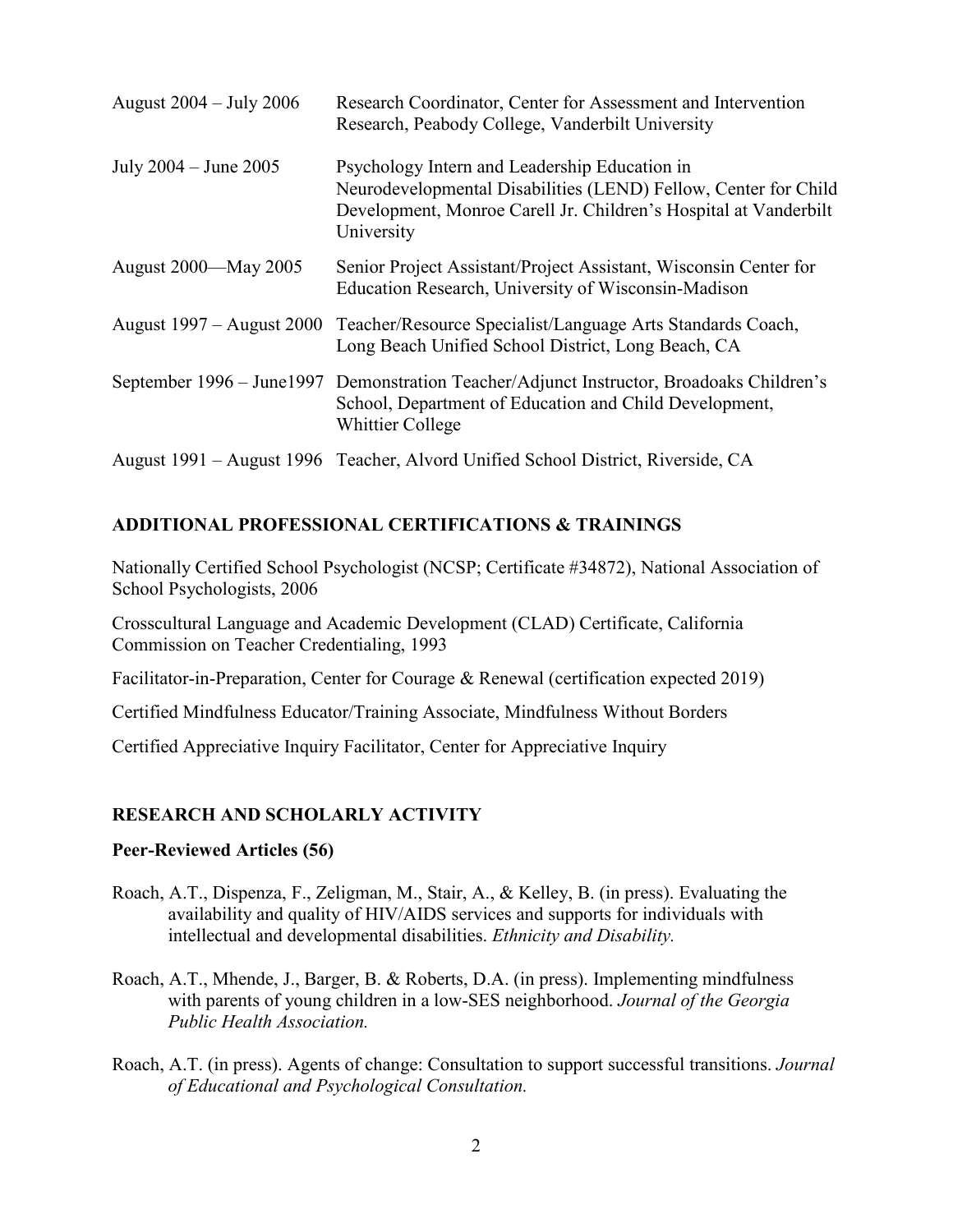- Talapatra, D., Roach, A.T., Varjas, K., Houchins, D.E. & Crimmins, D.B. (2019). Transition for students with intellectual disabilities: Increasing school psychologists' Roles. *Psychology in the Schools, 56,* 56-78.
- Roberts, D.A., Herring, M., Plotner, A., & Roach, A.T. (2018). Physical activity in inclusive postsecondary education for students with intellectual disabilities. *Journal of Postsecondary Education & Disability, 31,* 239-252.
- Thomas, E.V., Wells, R., Baumann, S.D., Graybill, E., Roach, A.T., Truscott, S.D., Crenshaw, M., & Crimmins, D.B. (2018). Comparing traditional vs. retrospective pre-/post-assessment in an interdisciplinary leadership training program. *Maternal and Child Health Journal,* 1-10 (ahead of print). DOI:<https://doi.org/10.1007/s10995-018-> 2615-x
- Barger, B., Rice, C., Wolf, R. & Roach, A.T. (2018). Better together: Developmental monitoring and screening predict preschool early intervention receipt. *Disability and Health Journal, 1-7* (ahead of print)*.* DOI: <https://doi.org/10.1016/j.dhjo.2018.01.002>
- Barger, B., Rice, C. & Roach, A.T. (2018). Response to Foreman's commentary on detecting unmet mental health needs in preschool children. *Child & Adolescent Mental Health, 23(2),* 217-219.
- Barger, B, Rice, C. & Roach, A.T. (2018). Socio-emotional surveillance in preschoolers: Monitoring and screening best identify children who need mental health treatment. *Child & Adolescent Mental Health, 23(2),* 206-213. httpps://doi:10.1111/camh.12240.
- Talapatra, D., Roach, A.T., Varjas K., Houchins, D.E., & Crimmins, D.B. (2018). Promoting school psychologist participation in transition services using the TPIE Model. *Contemporary School Psychology*, *22(1),* 18-29.
- Roberts, D.A., & Roach, A.T. (2018). Facilitating inclusive postsecondary education: A school psychology perspective. *The School Psychologist, 72(2),* 39-49*.*
- Wood, L., Roach, A.T., Zabek, F., & Kearney, M.A. (2018). Enhancing executive function skills in preschoolers through a mindfulness-based intervention: A randomized, controlled pilot study. *Psychology in the Schools, 55,* 633-660*.*
- Steed, E.A., & Roach, A.T. (2017). Childcare teachers' use of practices to support young children's social emotional competence. *Infants & Young Children, 30(2),* 162-171.
- Barger, B, Roach, A.T., & Moreno, G. (2017). Caretaker awareness of health care provided developmental screening: Increases for 2007 to 2012. *Maternal and Child Health Journal*, 21(12), 2169-2177.
- Truscott, S.D., Kearney, M,A. Davis, D.E., & Roach, A.T. (2016). Intellectual humility and morality as consultee-centered consultation epistemologies. *Journal of Educational & Psychological Consultation*, 27, 126-142.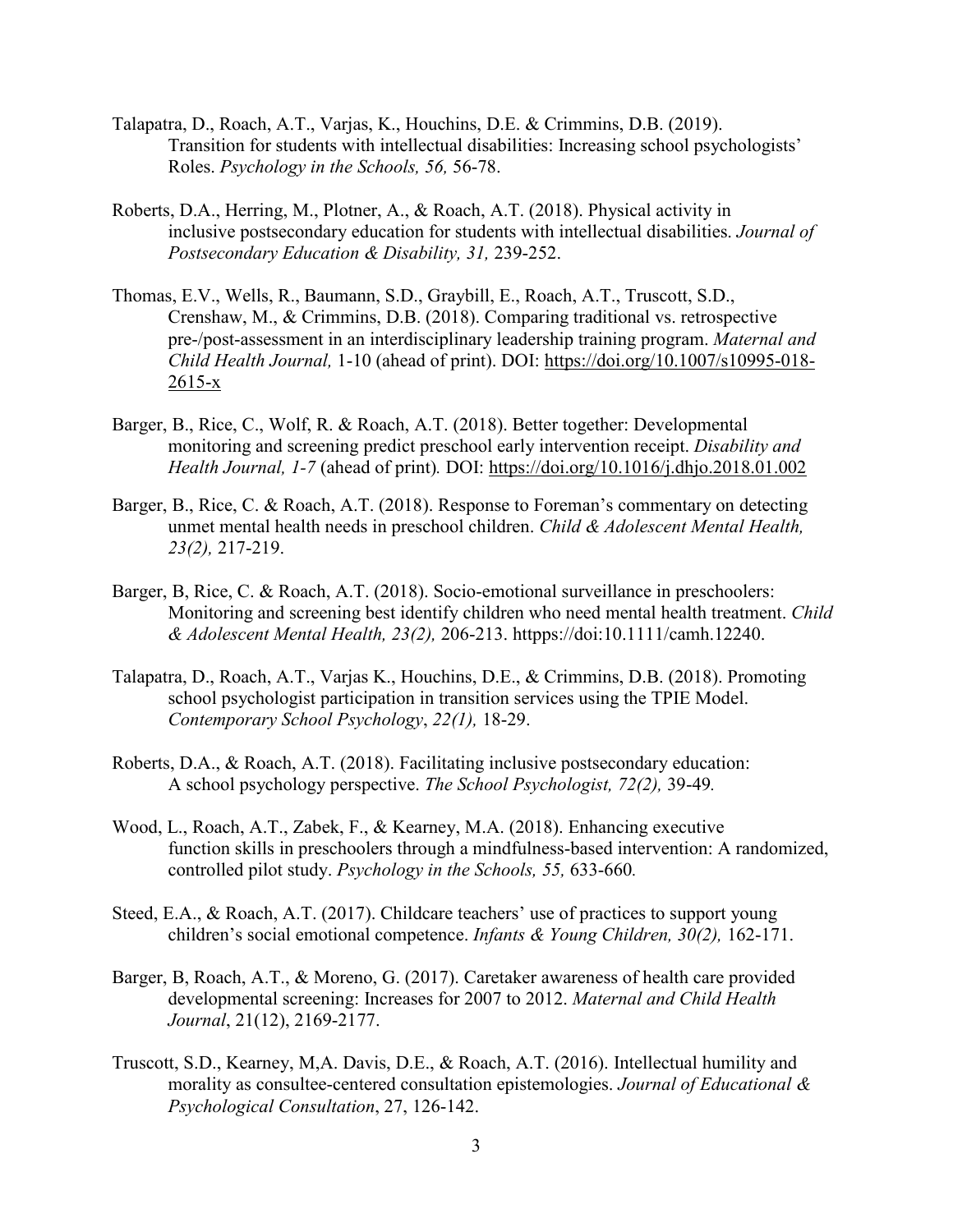- Vinoski, E., Graybill, E., & Roach, A.T. (2016). Building self-determination through inclusive extracurricular programs. *Teaching Exceptional Children, 48,* 258-265.
- Graybill, E., Varjas, K., Meyers, J., Dever, B., Greenberg, D., Roach, A.T, & Doddridge, C. (2015). Demographic trends and social justice advocacy experiences of gay-straight alliance advisors. *Journal of LGBT Youth, 12,* 436-461.
- La Salle, T.P., Meyers, J., Roach, A.T, & Varjas, K. (2015). A cultural ecological model of school climate. *International Journal of School & Educational Psychology*, 3, 157-166.
- Kurz, A., Elliott, S.N., & Roach, A.T. (2015). Addressing the missing instructional data problem: Using an online measure of opportunity to learn to document Tier 1 instruction. *Remedial and Special Education, 36,* 361-373.
- Roach, A. T., Kurz, A., & Elliott, S. N. (2015). Facilitating opportunity to learn for students with disabilities with instructional feedback data. *Preventing School Failure: Alternative Education for Children and Youth*, *59,* 168-178.
- Elliott, S.N., Roach, A.T., & Kurz, A. (2014). Evaluating and advancing the effective teaching of special educators with a dynamic instructional practices portfolio. *Assessment for Effective Intervention, 39,* 83-98.
- Graybill, E., C., Varjas, K., Meyers, J., Greenberg, D., & Roach, A.T. (2013). Using a participatory culture-specific model to increase the effectiveness of social justice courses in school psychology. *International Journal of School & Educational Psychology, 1(4),*  217-230*.*
- McDaniel, S., Albritton, K., & Roach, A.T. (2013). Highlighting the need for further response to intervention research in general education. *Research in Higher Education, 20.* Available online at:<http://www.aabri.com/manuscripts/131467.pdf>
- Carboni, J. A., Roach, A.T., & Fredrick, L.D. (2013). Impact of mindfulness training on the behavior of elementary students with attention-deficit/hyperactive disorder. *Research in Human Development*, *10*(3), 234-251.
- Tillery, A.D., Varjas, K., Roach, A.T., Kuperminc, G.P., & Meyers, J. (2013). The importance of adult connections in adolescents' sense of school belonging: Implications for schools and practitioners. *Journal of School Violence, 12,* 134-155.
- La Salle, T.P., Roach, A.T., & McGrath, D.C. (2013). The relationship of IEP quality to curricular access and academic achievement for students with disabilities. *International Journal of Special Education, 28, (1).* Available at: <http://www.internationaljournalofspecialeducation.com/articles.cfm>
- Meiklejohn, J., Phillips, C., Freedman, M.L., Griffin, M.L., Biegel, G., Roach, A.T., Frank, J.L., Burke, C., Pinger, L. Soloway, G. Isberg, R., Sibinga, E., Grossman, L., & Saltzman, A. (2012). Integrating mindfulness training in K-12 education: Fostering the resilience of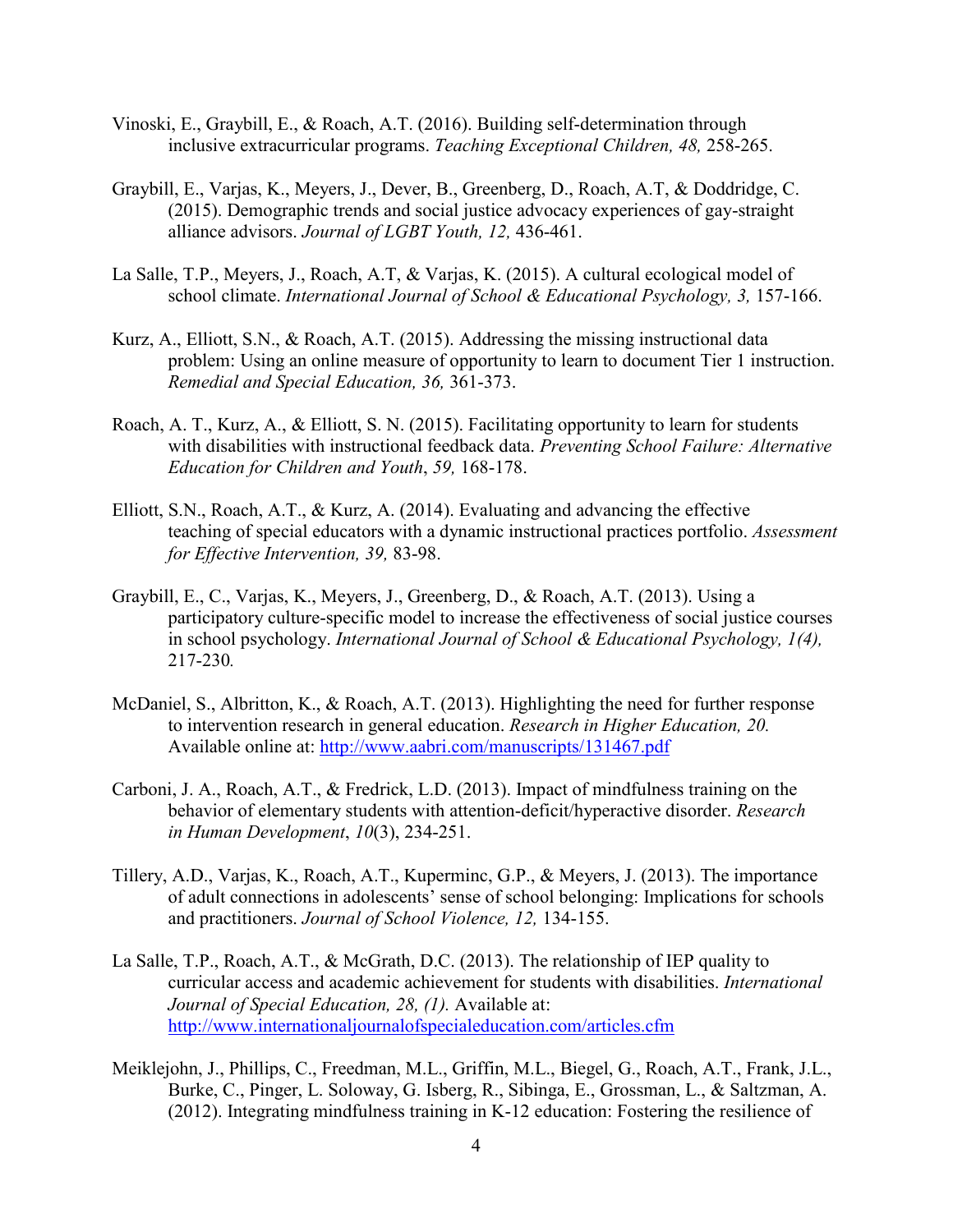teachers and students. *Mindfulness, 3,* 291-307.

- Raines, T. C., Dever, B.V., Kamphaus, R.W., & Roach, A.T. (2012). Universal screening as the great equalizer: Eliminating disproportionality in special education referrals. *Journal of Negro Education, 81,* 283-296.
- Kurz, A., Talapatra, D., & Roach, A.T. (2012). Meeting the curricular challenges of inclusive assessment: The role of alignment, opportunity-to-learn, and student engagement. *International Journal of Disability, Development, and Education, 59,* 37-52*.*
- Roach, A.T., Beddow, P.A., Kurz, A., Kettler, R.J., & Elliott, S.N., (2010). Incorporating student input in developing alternate assessments based on modified achievement standards. E*xceptional Children, 77,* 61-80.
- Elliott, S. N., Kettler, R. J., Beddow, P. A., Kurz, A., Compton, E., McGrath, D., Bruen, C., Hinton, K., Palmer, P., Rodriguez, M, Bolt, D., & Roach, A. T. (2010). Using modified items to test students with and without persistent academic difficulties: Effects on groups and individual students. *Exceptional Children, 76,* 475-496.
- Roach, A.T., McGrath, D. C., Wixson, C. S., & Talapatra, D. (2010). Aligning an early childhood assessment to state kindergarten standards: Application of a nationally recognized alignment framework. *Educational Measurement: Issues and Practice, 29,*  25-37.
- Roach, A.T., Kratochwill, T.R., & Frank, J.L. (2009). School-based consultants as change facilitators: Adaptation of the Concerns-Based Adoption Model (CBAM) to support the implementation of research-based practices. *Journal of Educational and Psychological Consultation, 19, 300-320.*
- Meyers, J., Roach, A.T., & Meyers, B. (2009). Engaging in the debate: A critique of Blueprint III. *Journal of Educational and Psychological Consultation, 19, 197-223.*
- Roach, A.T., Chilungu, E.N., LaSalle, T.P., Talapatra, D., Vignieri, M.J., & Kurz, A. (2009). Opportunities and options for facilitating and evaluating access to the general curriculum for students with disabilities. *Peabody Journal of Education, 84,* 511- 528.
- Roach, A.T., & Elliott, S.N. (2009). Consultation to support inclusive accountability and standards-based reform: Facilitating access, equity, and empowerment. *Journal of Educational and Psychological Consultation, 19,* 61-81.
- Roach, A.T., Wixson, C.S., Talapatra, D., & LaSalle, T. (2009). Missing voices in school psychology research: A review of the literature 2002-2007. *The School Psychologist, 63*(1), 5-10.
- Elliott, S.N., Kettler, R.J., & Roach, A.T. (2008). Alternate assessments of modified achievement standards: More accessible and less difficult tests to advance assessment practices? *Journal of Disability Policy Studies, 19,* 140-152.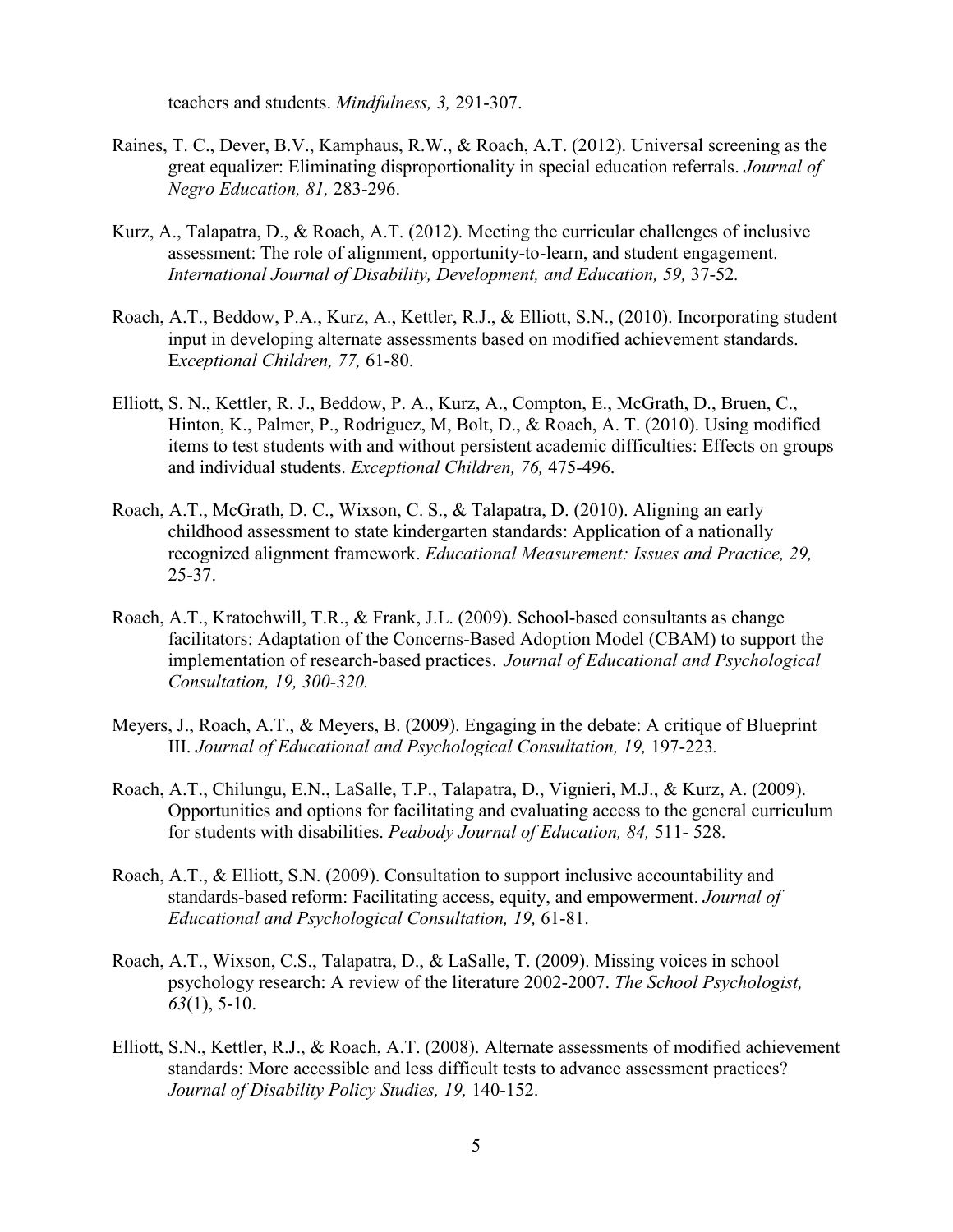- Roach, A.T. (2008). Intervention validity of assessment strategies in special education: Introduction to the special series. *Assessment for Effective Intervention, 34,* 3-5*.*
- Snyder, P.A., Wixson, C., Talapatra, D., & Roach, A.T. (2008). Assessment in early intervention and early childhood special education: Developing and validating intervention- and instruction-focused strategies. *Assessment for Effective Intervention, 34,* 25-34*.*
- Roach, A.T., Meyers, B., Wixson, C. S., Kavanagh, K., Czaplicki, K., & Kramb, D. (2008). Including students with disabilities in multiage classrooms: Perceptions of special educators. *Journal of Multiage Education, 3*(2), 22-26*.*
- Roach, A.T., Niebling, B.C., & Kurz, A. (2008). Evaluating the alignment among curriculum, instruction, and assessment: Implications and applications for research and practice. *Psychology in the Schools, 45,* 158-176.
- Roach, A.T., Elliott, S.N., & Berndt, S.A. (2007). Teacher satisfaction and the consequential validity of an alternate assessment for students with significant cognitive disabilities. *Journal of Disability Policy Studies, 18,* 168-175.
- Elliott, S.N., & Roach, A.T. (2007). Alternate assessments of students with significant disabilities: Alternative approaches, common technical challenges. *Applied Measurement in Education, 20*, 301-333*.*
- Elliott, S.N., Compton, E., & Roach, A.T. (2007). Concurrent and predictive validity evidence for Idaho Alternate Assessment scores of students with and without significant disabilities. *Educational Measurement: Issues and Practice, 26(2),* 30-42*.*
- Elliott, S.N., Huai, N., & Roach A.T. (2007). Universal and early screening for educational difficulties: Current and future applications. *Journal of School Psychology, 45,* 137-161.
- Roach, A.T., & Frank, J.L. (2007). Large-scale assessment, rationality, and scientific management: The case of No Child Left Behind. *Journal of Applied School Psychology, 23 (2),* 7-25.
- Roach, A.T. (2006). Influences on parent perceptions of an alternate assessment for students with severe cognitive disabilities. *Research and Practice for Persons with Severe Disabilities, 31(3),* 267-274.
- Roach, A.T., & Elliott, S.N. (2006). The influence of access to the general education curriculum on the alternate assessment performance of students with significant cognitive disabilities. *Educational Evaluation and Policy Analysis, 28,* 181-194.
- Roach, A.T., Elliott, S.N., & Webb, N.L. (2005). Alignment of an alternate assessment with state academic standards: Evidence for the content validity of the Wisconsin Alternate Assessment. *Journal of Special Education*, *38,* 218-231.
- Roach, A.T., & Elliott, S.N. (2005). Goal attainment scaling: An efficient and effective approach to monitoring student progress. *Teaching Exceptional Children, 37(4),* 8-17.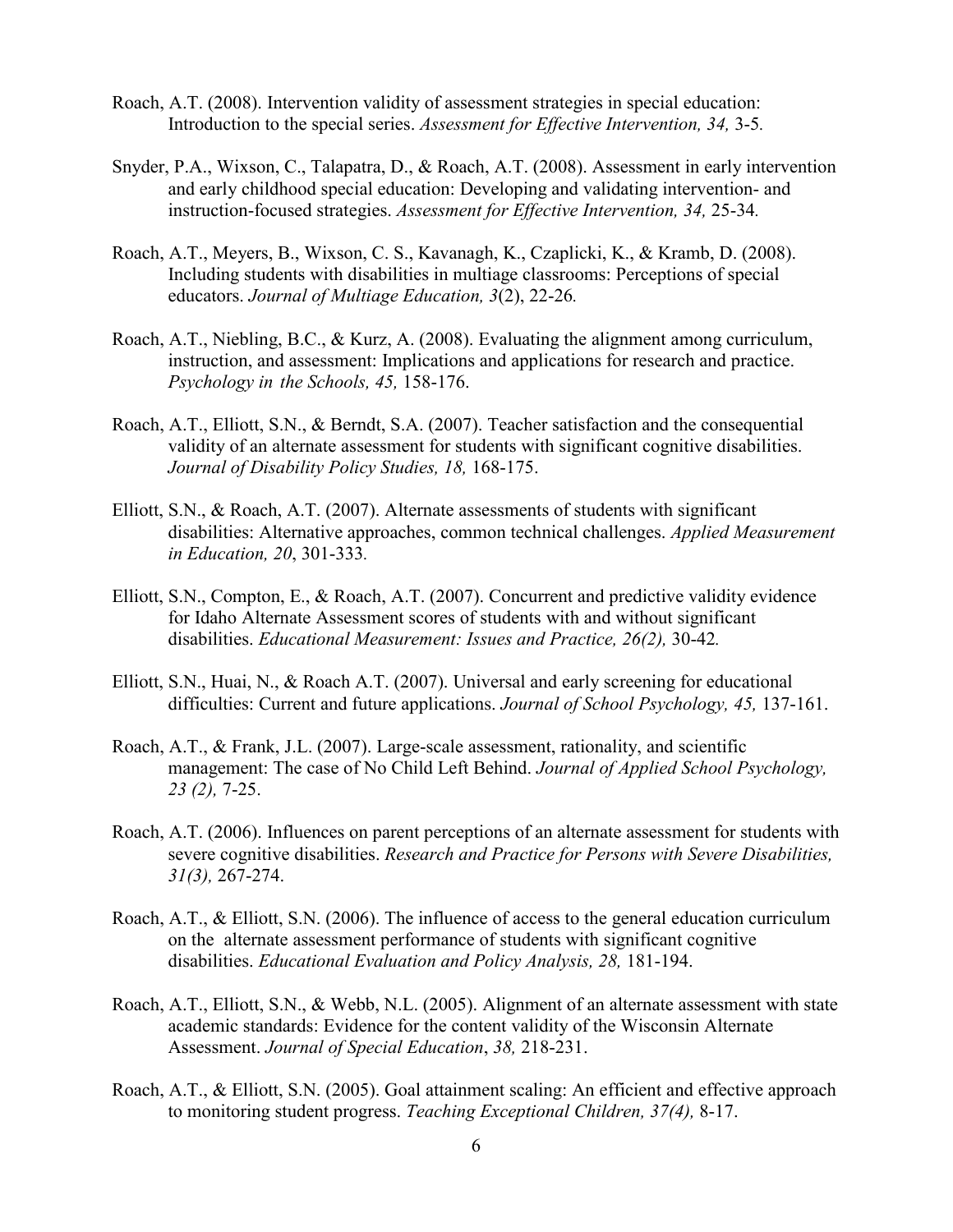- Roach, A.T. (2005). Alternate assessment as the "ultimate accommodation": Four challenges for policy and practice. *Assessment for Effective Intervention, 31,* 73-78.
- Evidence Based-Intervention Work Group. (2005). Theories of change and adoption of innovations: The evolving evidence-based intervention and practice movement in school psychology. *Psychology in the Schools, 42,* 475-494. (Corporate authorship with shared responsibility as member of work group that wrote the article.)
- Roach, A.T., & Kratochwill, T.R. (2004). Evaluating school climate and school culture. *Teaching Exceptional Children, 37(1),* 10-17.
- Roach, A.T. (2003). In search of a paradigm shift: What disability studies can contribute to school psychology. *Disability Studies Quarterly, 23(3/4).* Available at: [http://www.dsq](http://www.dsq-sds.org/article/view/438/615)[sds.org/article/view/438/615](http://www.dsq-sds.org/article/view/438/615)
- Elliott, S.N., Kratochwill, T.R., & Roach, A.T. (2003). Implementing social-emotional and academic innovations: Reflections, reactions, and research. *School Psychology Review, 32,* 320-326*.*

#### **Manuscripts Under Review**

- Barger, B., Rice, C., & Roach, A.T. (under review). Developmental screening and monitoring together best predict Preschool Early Intervention receipt. *Child: Health, Care, and Development.*
- Salmon, A., Barger, B., Graybill, E., Roach, A.T., Fitch, A., Byars, J., & Blanton, R. (under review). Predictive validity of the Strengths and Difficulties Questionnaire using office discipline referrals. *Journal of School Psychology.*
- Barnett, J., Graybill, E., Barger, B. & Roach, A.T. (under review). Mental health awareness training: Trainee confidence across time. *School Psychology Forum.*
- Wood, L., Roach, A.T., Zabek, F., & Kearney, M.A. (under review). Effects of mindfulnessbased interventions on executive functions of children: A meta-analysis. *Mindfulness.*

#### **Books**

Bolt, S.E., & Roach, A.T. (2009). *Inclusive Assessment and Accountability: A Guide to Accommodations for Students with Diverse Needs.* New York: Guilford Press

#### **Book Chapters (13)**

- Roach A.T., & Bialo, J. (2018). Alignment. In B. Frey (Ed.), *The Sage Encyclopedia of Research, Measurement, and Evaluation* (pp. 62-64). Thousand Oaks, CA: Sage.
- VanDerHeyden, A. M., Briesch, A. M., Roach, A., Sullivan, A., Hoffman, J., Garbacz, S. A., Hagermoser Sanetti, L. M., & Codding, R. S. (in press). In M. K. Burns (Ed.)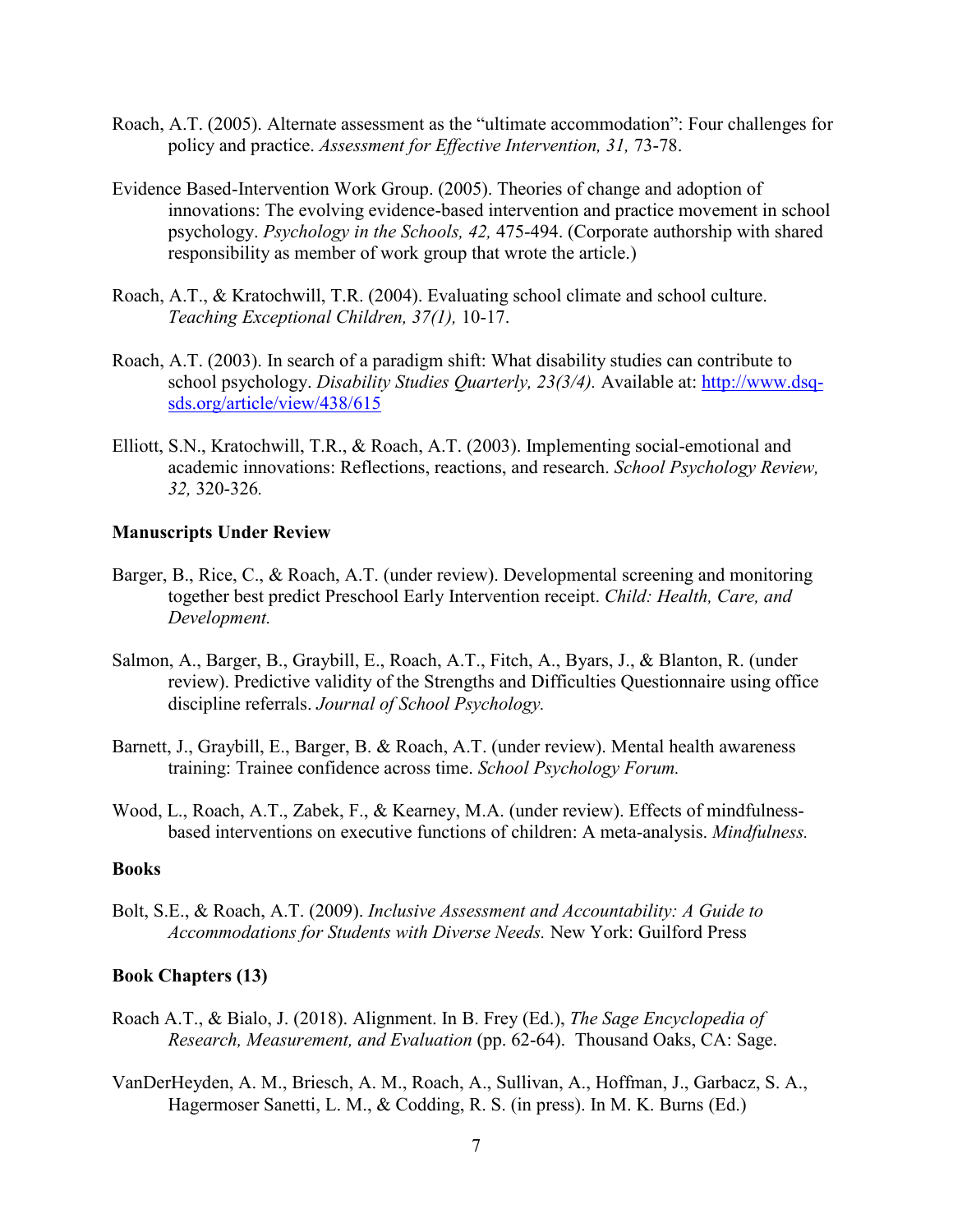*Introduction to school psychology: Controversies and current practice*. New York, NY: Oxford University Press.

- Roach, A.T., Lawton, K., & Elliott, S.N. (2014). Best practices in facilitating and evaluating intervention integrity. In A. Thomas & P. Harrison (Eds.), *Best Practices in School Psychology: Data-Based and Collaborative Decision-Making.* (pp. 133-146). Bethesda, MD: National Association of School Psychologists.
- Elliott, S.N., Rodriguez, M.C., Roach, A.T., Beddow III, P.A., Kettler, R.J., & Kurz, A. (2013). *Consortium for Modified Alternate Assessment Development and Implementation: Lessons Learned.* (pp. 167-204)*.* Minneapolis, MN: National Center for Educational Outcomes.
- Albers, C.A., Elliott, S.N., Kettler, R J., & Roach, A.T. (2013). Evaluating outcomes within problem-Solving-Based Assessment. In R. Brown-Chidsey & K.J. Andren (Eds.), *Assessment for intervention: A problem-solving approach (2nd ed.)* (pp. 344-360). New York: Guilford Press.
- Roach, A.T. & Beddow, P.A. (2011). Including student voice in the design of more inclusive assessments. In Elliott, S.N., Kettler, R.J., Beddow, P.A., & Kurz, A. (Eds.), *Handbook of Accessible Achievement Tests for All Students: Bridging the Gaps Between Research, Practice, and Policy.* (pp. 243-254). New York: Springer.
- Elliott, S.N., Roach, A.T., Kaase, K., & Kettler, R.J. (2009). The Mississippi Alternate Assessment of Extended Curriculum Frameworks: Purpose, procedures, and validity evidence summary. In W. D. Schafer & R. Lissitz (Eds.), *Alternate Achievement Based on Alternate Achievement Standards: Policy, Practice, and Potential.* (pp. 239-274). Baltimore: Brookes.
- Roach, A.T., & Elliott, S.N. (2008). Best practices in facilitating and evaluating intervention integrity. In A. Thomas & J. Grimes (Eds.) *Best Practices in School Psychology V* (pp. 195-208). Bethesda, MD: National Association of School Psychologists.
- Elliott, S.N., Roach, A.T., & Beddow III, P. (2008). Best practices in preschool school skills training). In A. Thomas & J. Grimes (Eds.) *Best Practices in School Psychology V* (pp. 1531-1546*.* Bethesda, MD: National Association of School Psychologists.
- Niebling, B.C., Roach, A.T., & Rahn-Blakeslee, A. (2008). Best practices in curriculum, assessment, and instructional alignment. In A. Thomas & J. Grimes (Eds.) *Best Practices in School Psychology V* (pp.1059-1072)*.* Bethesda, MD: National Association of School Psychologists.
- Roach, A.T., & Frank, J.L. (2007). Large-scale assessment, rationality, and scientific management: The case of No Child Left Behind). In L. Kruger & D. Shriberg (Eds.), *High stakes testing: Challenges and opportunities for school psychologists* (pp. 7-25*.* Binghamton, NY: Halworth Press.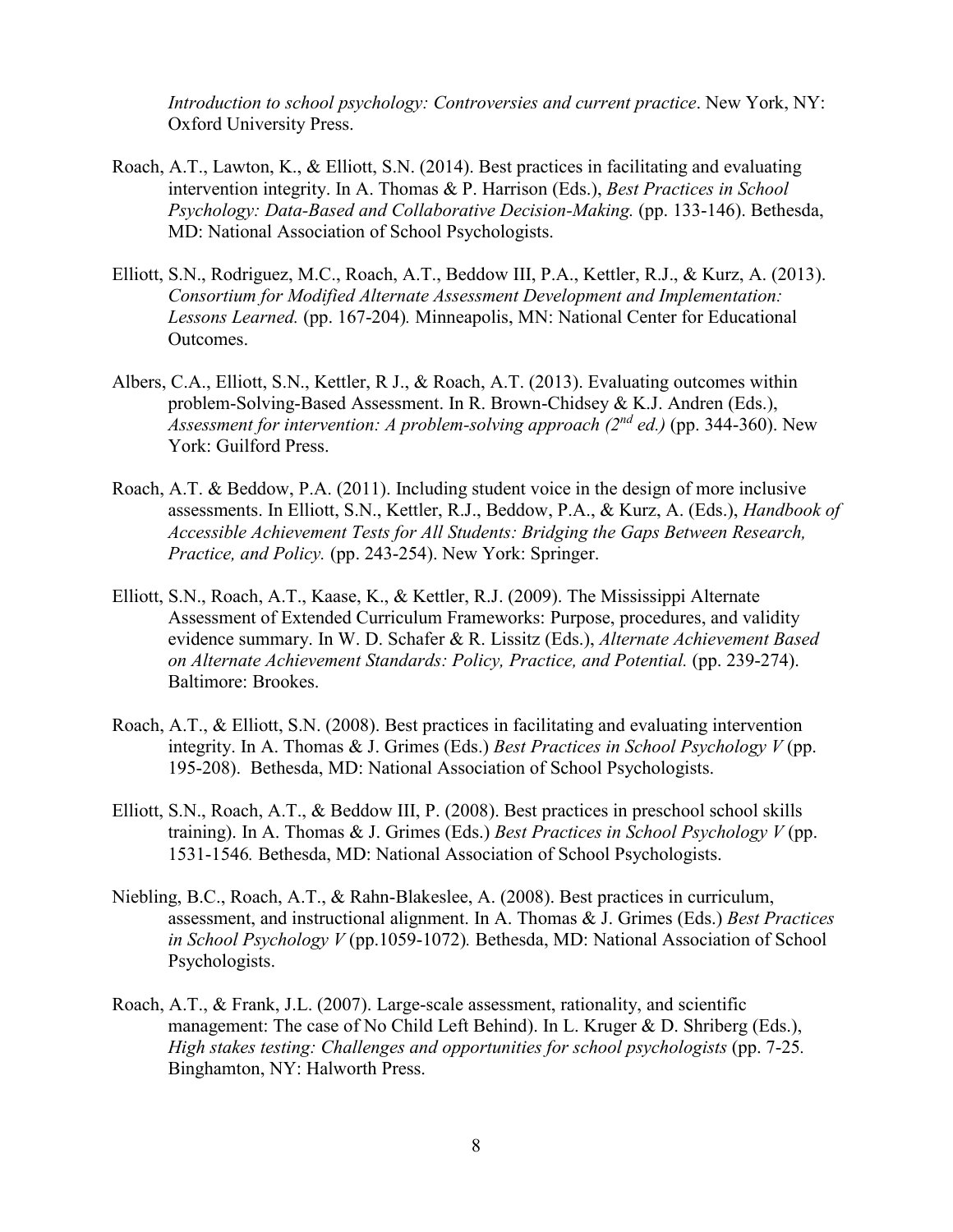- Elliott, S.N., & Roach, A.T. (2006). Alternate Assessments. In N. J. Salkin (Ed.), *Encyclopedia of measurement & statistics* (Vol. 1) (pp. 18-22)*.* Thousand Oaks, CA: Sage Publications.
- Elliott, S.N., Albers, C.A., Kettler, R J., & Roach, A.T. (2005). Evaluating outcomes in a problem-solving based assessment for educational interventions. In R. Brown-Chidsey (Ed.), *Problem-solving based assessment for educational interventions* (pp. 329-351). New York: Guilford Press.

#### **Monographs**

- Roach, A.T. (2014). *Creating and sustaining impact in the lives of individuals with disabilities and their families: An appreciative inquiry certification practicum.* Available at: [http://www.centerforappreciativeinquiry.net/wp-content/uploads/2014/11/Appreciative-](http://www.centerforappreciativeinquiry.net/wp-content/uploads/2014/11/Appreciative-Inquiry-Certification_Andrew-Roach_Center-for-Appreciative-Inquiry.pdf)[Inquiry-Certification\\_Andrew-Roach\\_Center-for-Appreciative-Inquiry.pdf.](http://www.centerforappreciativeinquiry.net/wp-content/uploads/2014/11/Appreciative-Inquiry-Certification_Andrew-Roach_Center-for-Appreciative-Inquiry.pdf)
- Almond, P.J., Cameto, R., Johnstone, C.J., Laitusis, C., Lazarus, S., Nagel, K., Parker, C. E., Roach, A.T., & Sato, E. (2009). *White paper: Cognitive interview methods in reading test design and development for alternate assessments based on modified achievement standards (AA-MAS).* Dover, NH: Measured Progress / Menlo Park, CA: SRI International.
- White, J.L., Albers, C.A. DiPerna, J.C., Elliott, S.N., Kratochwill, T.R., & Roach, A.T. (2005). Cost analysis in educational decision making: Approaches, procedures, & case examples. *WCER Working Papers, No.2005-1.* Available at: [http://www.wcer.wisc.edu/publications/workingPapers/Working\\_Paper\\_No\\_2005\\_1.php](http://www.wcer.wisc.edu/publications/workingPapers/Working_Paper_No_2005_1.php)
- Roach, A.T., & Elliott, S.N. (2004). Alignment analysis and standard setting procedures for alternate assessments. *WCER Working Papers, No. 2004-1.* Available at: [http://www.wcer.wisc.edu/publications/workingPapers/Working\\_Paper\\_No\\_2004\\_1.php](http://www.wcer.wisc.edu/publications/workingPapers/Working_Paper_No_2004_1.php)
- Roach, A.T., Elliott, S.N., & Webb. N.L. (2003). Alignment analysis and content validity of the Wisconsin Alternate Assessment for students with disabilities. *WCER Working Papers, No. 2003-2.* Available at: [http://www.wcer.wisc.edu/publications/workingPapers/Working\\_Paper\\_No\\_2003\\_2.php](http://www.wcer.wisc.edu/publications/workingPapers/Working_Paper_No_2003_2.php)

#### **Dissertation Abstract**

Roach, A.T. (2005). The Wisconsin Alternate Assessment for students with disabilities: Influences on student performance and stakeholder satisfaction. *Dissertation Abstracts International, 66* (5-A), 1717.

#### **Peer-Reviewed Presentations**

- Graybill, E., & Roach, A.T. (2018, December). Step-by-step process for conducting mental health screening. Paper presented at the Georgia Association of Positive Behavior Supports Conference: Atlanta, GA.
- Jimenez, E., Mhende, J., Ducharme, D., Muhammad, R., & Roach, A. (2018, November). *Using wireless technologies to facilitate competitive integrated employment for individuals with*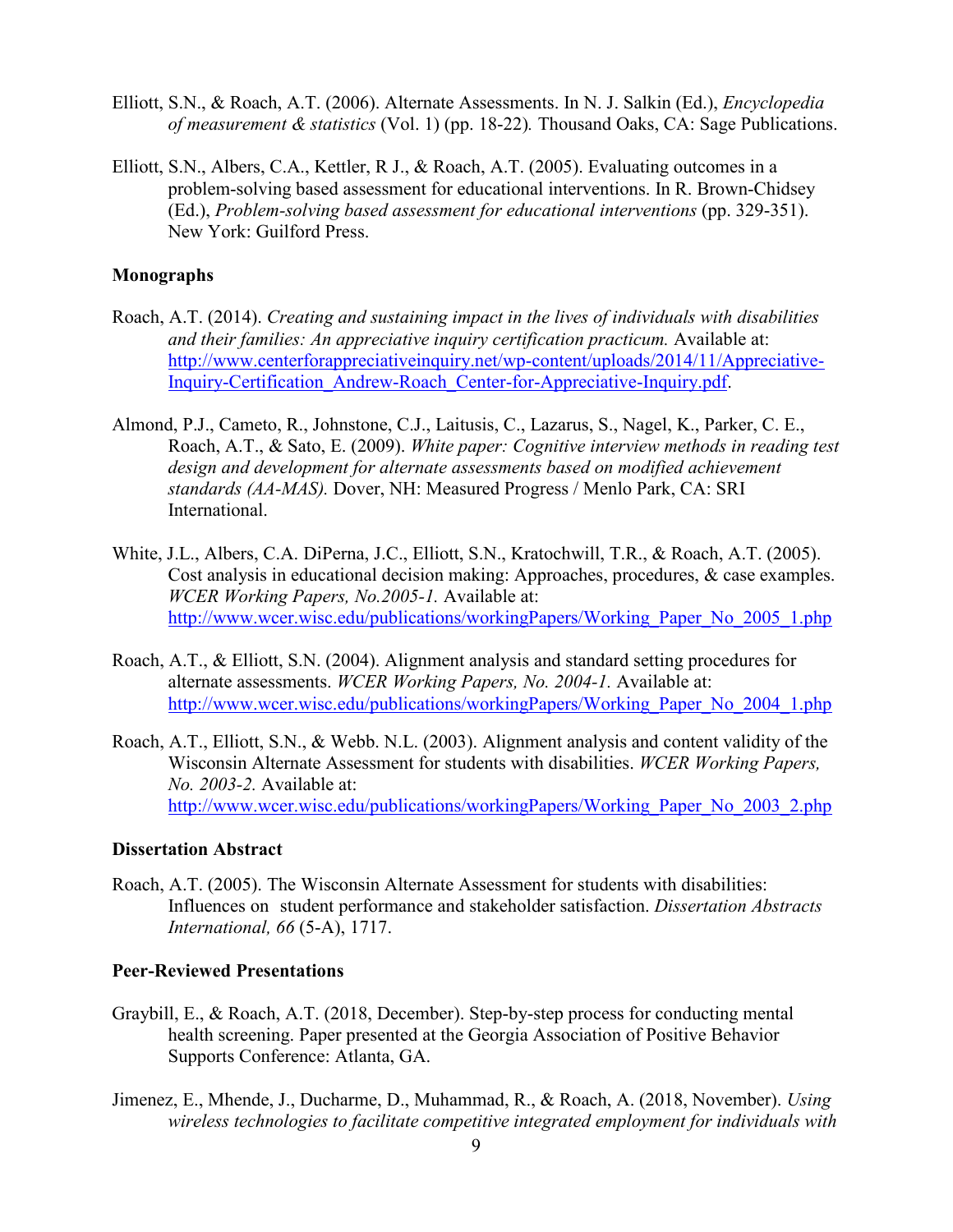*disabilities: A systematic review of the literature,* Poster presented at the Association of University Centers on Disabilities Annual Conference: Washington D.C.

- Mhende, J., Jimenez, E., Ducharme, D., Muhammad, R., & Roach, A.T. (2018, November). "*That smart pen sounded like it could be pretty helpful": A thematic analysis on using wireless technology in the workplace,* Poster presented at the Association of University Centers on Disabilities Annual Conference: Washington D.C
- Roberts, D.A., Ducharme, D, Srisarajivakul, E.N., McPhee, K.M, & Roach, A.T. (2018, February) *Building better transition services: Collaboration with your vocational rehabilitation colleagues.* Paper presented at the National Association of School Psychologists Annual Meeting: Chicago, IL.
- Roberts, D.A., Lomeli, K., Powers, K., & Roach, A.T. (2018, February) *A special transition coalition: Collaborating with educators for student success.* Paper presented at the National Association of School Psychologists Annual Meeting: Chicago, IL.
- Srisarajivakul, E.N., Ducharme, D, Roach, A.T., & Meyers, J. (2018, February). *SET yourself up for SuccSAS: Evaluating PBIS implementation fidelity.* Paper presented at the National Association of School Psychologists Annual Meeting: Chicago, IL.
- Roach, A.T, Price, G., Hopkins, E., Dispenza, F., Zeligman, M., Kelly, B., Muhammad, R., Stair., A., & Tucker, M. (2017, December). *Availability and quality of HIV supports for individuals with intellectual disabilities.* Poster presented at the TASH 2017 Annual Conference: Atlanta, GA.
- Graybill, E., Roach, A.T, Fitch, A, & Woods, P. (2017, November). *Universal screening for mental health: Determining district readiness.* Paper presented Georgia Association of Positive Behavior Supports Annual Conference: Duluth, GA.
- Roach, A.T., Mhende, J., & Barger, B. (2017, November). *Evaluation of an integrated mindfulness parenting program with parents of young children in a low-SES neighborhood.* Poster presented at the AUCD 2017 Annual Conference: Washington, DC.
- Roach, A.T., Hopkins, E, Dispenza, F., Zeligman, M., Kelly, B., Price, G., Muhammad, R.., Stair, A., & Tucker, M. (2017, November). *Community-based participatory approach to evaluating the availability of HIV supports in Atlanta for individuals with intellectual and developmental disabilities.* Poster presented at the AUCD 2017 Annual Conference: Washington, DC.
- Roberts, D., Robinson, K., Ducharme, D., Plotner, T., & Roach, A.T. (2017, March). *Barriers and Facilitators to Exercise for Adolescents and Adults with Intellectual and Developmental Disabilities*. Poster presented at The 50th Annual Gatlinburg Conference on Research and Theory in Intellectual and Developmental Disabilities, San Antonio, TX.
- Bialo, J., Frank, M., Roach, A.T., & VanNorman, E., (2017, February). *Implementation of*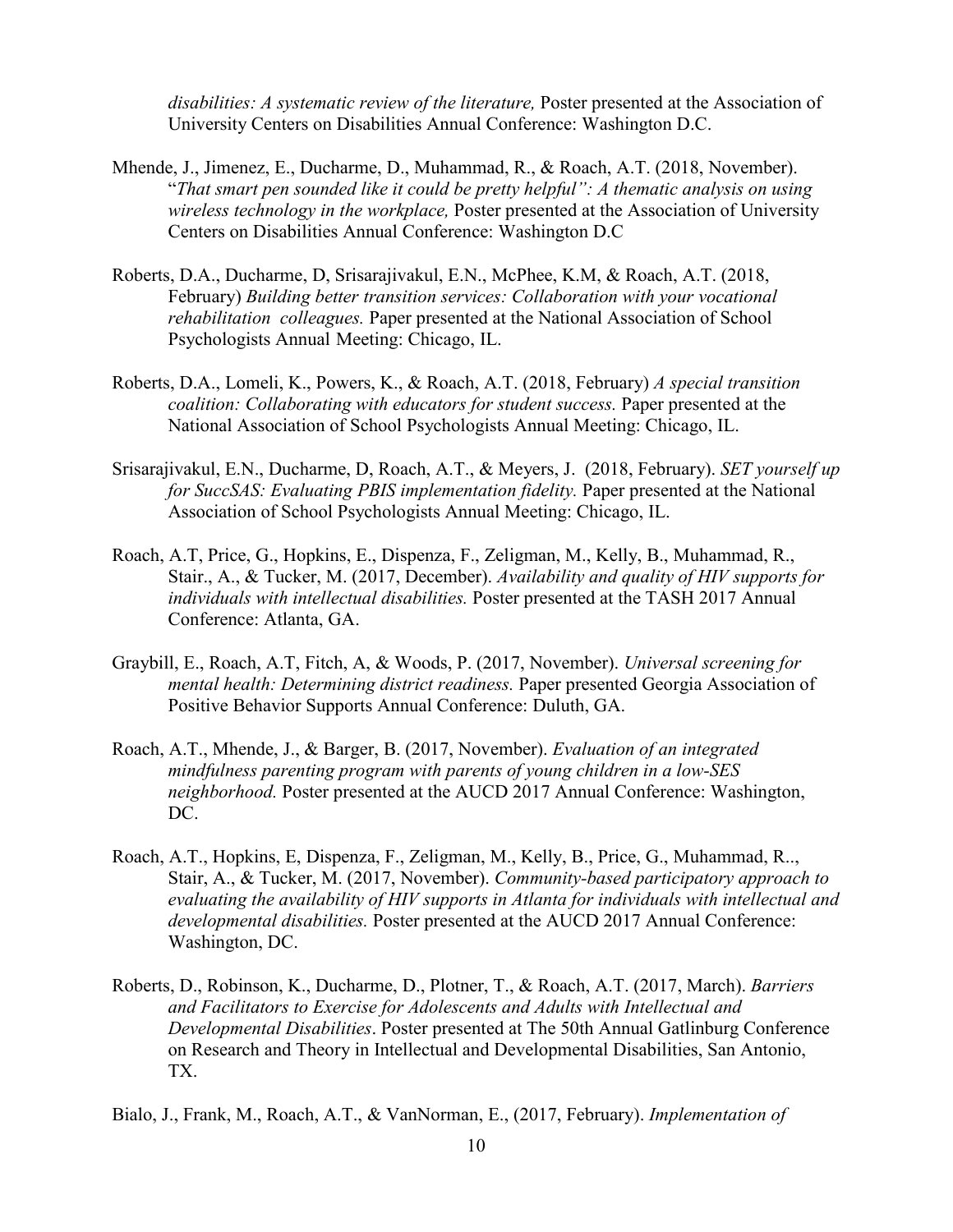*Positive Behavioral Interventions & Supports and disparate disciplinary outcomes.* Paper presented at the National Association of School Psychologists Annual Meeting: San Antonio, TX.

- Wood, L.R., Roach, A.T., Zabek, F.A., & Kearney, M (2017, February). *Improving children's executive functioning using mindfulness-based interventions.* Mini-skills workshop presented at the National Association of School Psychologists Annual Meeting: San Antonio, TX.
- Elrod, B., Ducharme, D., VanNorman, E., Roach, A.T., & Meyers, J. (2017, February). *PBIS fidelity and student outcomes: A closer look at the School-Wide Benchmarks of Quality.* Poster presented at the National Association of School Psychologists Annual Meeting: San Antonio, TX.
- Crimmins, D.B., Roach, A.T., & Graybill, E. (2016, December). *Developing a leadership curriculum for UCEDDs, LENDs, and their partner organizations.* Paper presented at the AUCD 2016 Annual Conference: Washington, DC.
- Carter, E., Horne, S, Gaventa, B, Moody, E, Eppelsheimer, R, Roach, A.T., Webster, J., Hatfield-Callen, J, & Kleinert, H. (2016, December). *Collaborative on Faith and Disability: A Network of UCEDDs building capacity and vision among faith communities, seminaries, and disability organization.* Poster presented at the AUCD 2016 Annual Conference: Washington, DC.
- Roach, A.T., Wood, L.R, & Mhende, J.O. (2016, December). *Using mindfulness to support young children and their families.* Paper presented at the Georgia Association of Positive Behavior Supports Annual Conference: Duluth, GA.
- Bialo, J., Roach, A.T., & Van Norman, E. (2016, December*). Evaluation of disciplinary disproportionality in elementary schools implementing PBIS in Georgia.* Paper presented at the Georgia Association of Positive Behavior Supports Annual Conference: Duluth, GA.
- Barger, B.D., Heggs, A., Wells, R, Roach, A.T, & Crimmins, D.B. (2016, June). *Mentoring applied disability schools to navigate a world with less money and more data.* Poster presented at the American Association of Intellectual & Developmental Disabilities Annual Conference, Atlanta, GA.
- Barger, B.D., & Roach, A.T. *Visualizing national-level disability data: Using "micromapST" for easily interpretable comparative state maps.* (2016, June). Poster presented at the American Association of Intellectual & Developmental Disabilities Annual Conference, Atlanta, GA.
- Miller-Raines, S., Johnson, R, Sundermeyer, M., Hopkins, E., & Roach, A.T. (2016, June). *My Voice. My Participation. My Board: Leadership training for individuals with intellectual and developmental disabilities.* Poster presented at the American Association of Intellectual & Developmental Disabilities Annual Conference, Atlanta, GA.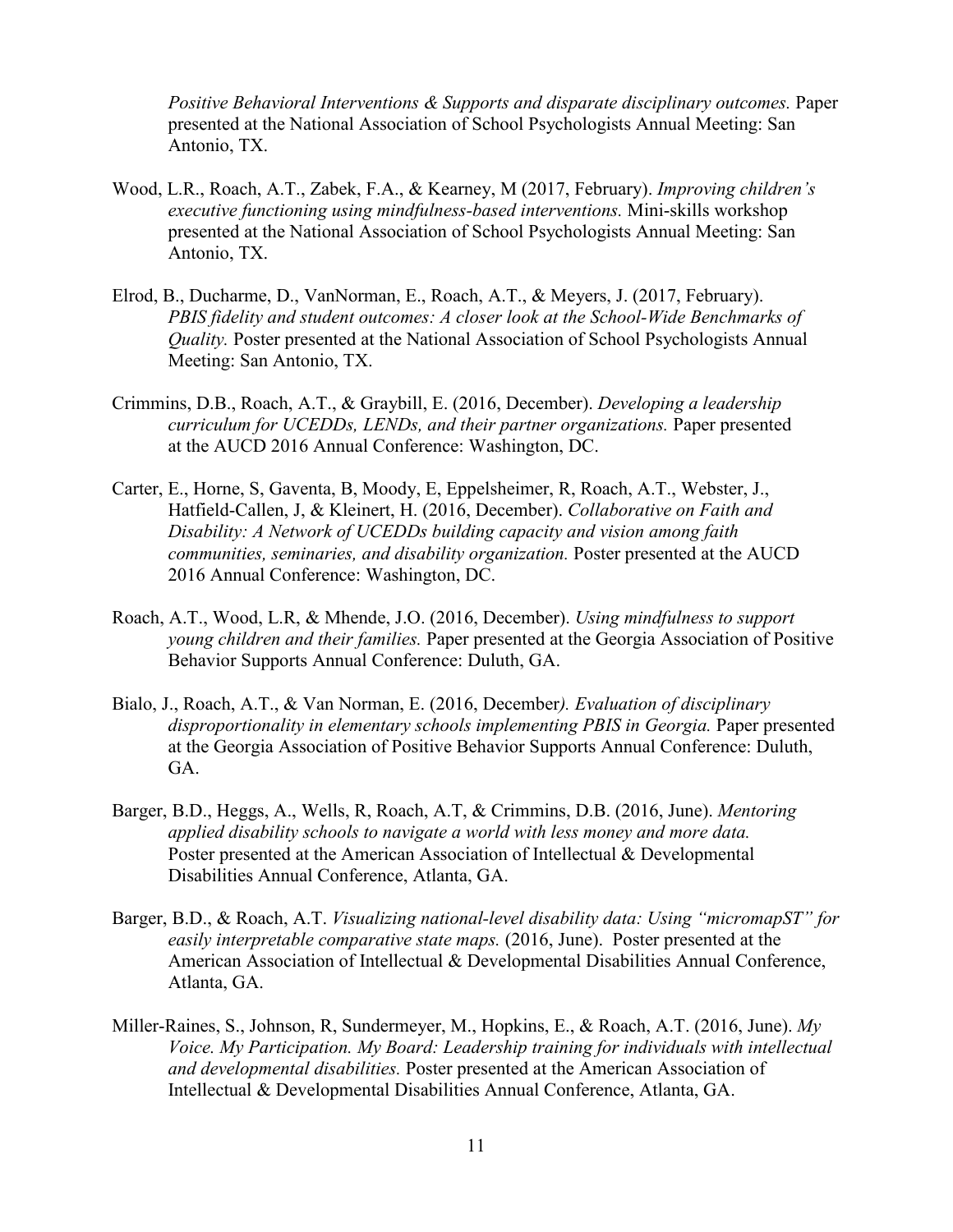- Roberts, D.J., Wood, L., & Roach, A.T. (2016, February). *Health is wealth: Supporting health and wellness through transition plans.* Poster presented at the National Association for School Psychologists Annual Convention, New Orleans, LA.
- Roach, A.T., Meyers, B., Perkins, C., Wood, L., Zabek, F., Kearny, M., & Bialo, J. (2016, February). *Mindfulness-focused bibliotherapy: Using children's literature to introduce mindfulness in K-12 classrooms.* Mini-skills workshop presented at National Association of School Psychologists Annual Convention: New Orleans, LA.
- Frank, M., Roach, A.T., Meyers, J, Zabek, F., Elrod, B., Saint, J. & O'Connell, V. (2016, February). *Relationship between PBIS implementation, school climate, and behavior outcomes.* Poster presented at National Association of School Psychologists Annual Convention: New Orleans, LA.
- Bialo, J., Roach, A.T., Meyers, J., Elrod, B., O'Connell, V., & Davis, T. (2016, February). *Evaluation of state-level PBIS implementation in Georgia. Poster presented at National* Association of School Psychologists Annual Convention: New Orleans, LA.
- Graybill, E., Roach, A., Perkins, C., DeBlaere, C., Meyers, J., Varjas, K., & Rice, K. (2016, February). *Resource mapping-gap analysis prior to universal screening for mental health.* Poster presented at the National Association for School Psychologists Annual Convention, New Orleans, LA.
- Wood, L., Tano, M., Bailey, C., Zabek, F., & Roach, A.T. (2016, February). *Mini-Mind: Mindfulness-based curriculum for preschool classrooms.* Paper presented at the National Association for School Psychologists Annual Convention, New Orleans, LA.
- Roach, A.T., Davis, T., Bialo, J., Frank, M., Elrod, B., & Meyers, J. (2015, December). *PBIS implementation in Georgia: What we know and what we need to know.* Paper presented at the Georgia Association of Positive Behavior Supports Annual Conference: Atlanta, GA.
- Byars, J., Clark, T., Graybill, E., & Roach, A.T. (2015, December). *Implementing universal screening in elementary and middle schools*. Paper presented at the Georgia Association of Positive Behavior Supports Annual Conference: Atlanta, GA.
- Miller-Raines, S., Johnson, R., Roach, A.T., Stair, A., & Hopkins. E. (2015, November). *My Voice. My Participation. My Board: Leadership training for individuals with intellectual and developmental disabilities.* Poster presented at the AUCD 2015 Annual Conference: Washington, DC.
- Kearny, M., Truscott, S.D., Davis, D., & Roach, A.T. (2015, February). *Intellectual humility and morality: How they influence consultation*. Poster presented at the National Association of School Psychologists Annual Convention: Orlando, FL.
- Talapatra, D., Roach, A.T., Varjas, K.M., Crimmins, D.B., & Houchins, D. (2015, February). *Getting involved in transition services for students with intellectual disabilities*. Paper presented at the National Association of School Psychologists Annual Convention: Orlando, FL.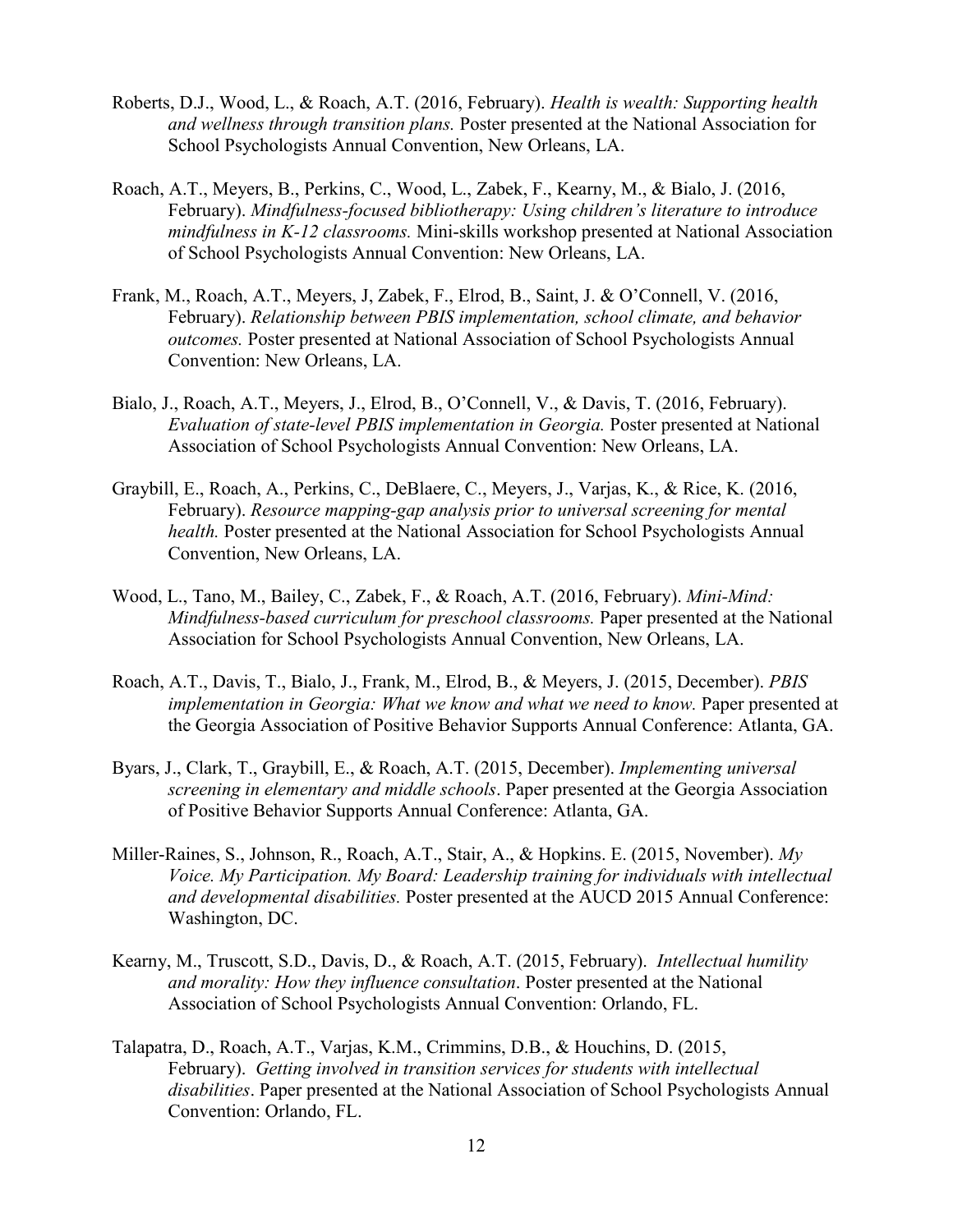- Roach, A.T., Bialo, J., Hunt, M.H., & Gordick, D. (2014, December). *Mindfulness in the presence of challenging behavior.* Georgia Association of Positive Behavior Support Annual Conference: Atlanta, GA.
- Talapatra, D., Roach, A.T., & Varjas, K.M. (2014, February). *Planning post-secondary transitions for students with intellectual and developmental disabilities.* Poster presented at the National Association of School Psychologists Annual Meeting: Washington, DC.
- Talapatra, D., Oliver, K., Truscott, S.D., & Roach, A.T. (2013, February). *Lending a hand: School Psychologists and the LEND Program.* Poster presented at the National Association of School Psychologists Annual Meeting: Seattle, WA.
- Heil, K.M., Roach, A.T., Truscott, S.D. & Varjas, K.M. (2013, February). *Promoting effective classroom management practices in urban settings.* Poster presented at the National Association of School Psychologists Annual Meeting: Seattle, WA.
- Roach, A.T. (2012, October). *Using think-aloud protocols in the development of alternate assessments for students with disabilities.* Roundtable presented at American Evaluation Association Annual Conference: Minneapolis, MN.
- Collins, C., Polasky, S., Amrein-Beardsley, A., & Roach, A.T. (2012, October). *Value-added and growth models in education: What do teachers, schools, and districts need to know?* Roundtable presented at American Evaluation Association Annual Conference: Minneapolis, MN.
- Carboni, J., & Roach, A.T. (2012, February). *The utility of mindfulness training for students diagnosed with ADHD.* Poster presented at the National Association of School Psychologist Annual Convention: Philadelphia, PA.
- Truscott, S.D., Roach, A.T., Talapatra, D. La Salle, T.P., & Chilungu, E.N. (2012, February). *Professional learning for teachers of students with significant cognitive disabilities.*  Poster presented at the National Association of School Psychologist Annual Convention: Philadelphia, PA.
- Roach, A.T., Varjas, K., & Fincher, M. (2011, April). *Exploring thought processes underlying the scoring of Georgia's Alternate Assessment.* Paper presented at the American Educational Research Association Annual Meeting: New Orleans, LA.
- Talapatra, D., Roach, A.T., Stachke, A., Ariyo, Y., & Heil, K. (2011, February). *Longitudinal evaluation of alternate assessment performance and student outcome indicators.* Paper presented at the National Association of School Psychologist Annual Convention: San Francisco, CA.
- Heil, K., Roach, A.T., Snell, A., Zudekoff, R., & Talapatra, D. (2011, February). *Teacher beliefs, instructional practices, and student performance on alternate assessments.* Paper presented at the National Association of School Psychologist Annual Convention: San Francisco, CA.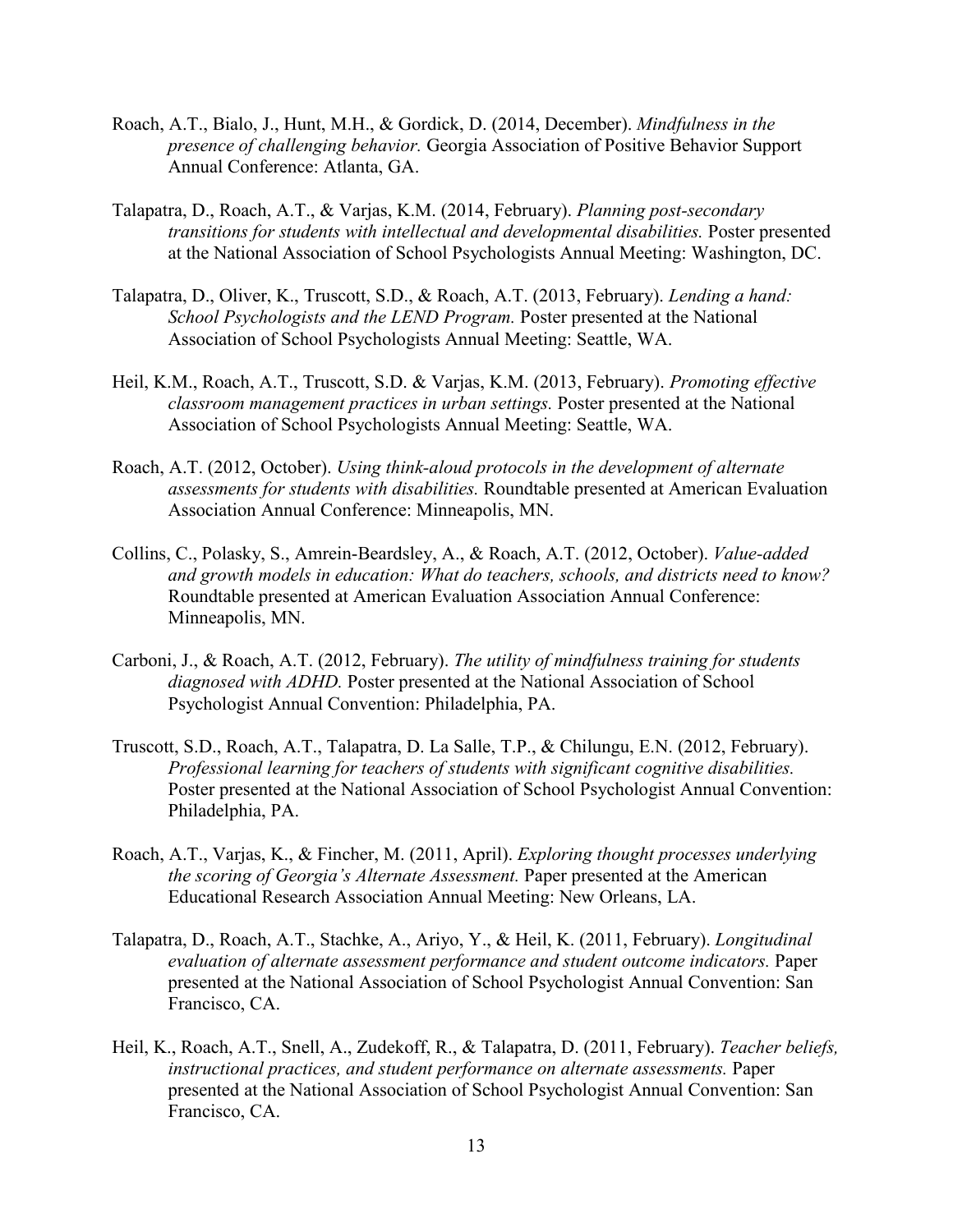- LaSalle, T. P., Roach, A. T., McGrath, D., Kuwik, T., & Wixson, C. (2010, May). *IEP quality and access to the general curriculum.* Poster presented at the American Educational Research Association Annual Meeting: Denver, CO.
- Chilungu, E. N., Roach, A. T., Heil, K. M., Wixson, C. S., Wells, L., Talapatra, D., LaSalle, T. P., Vignieri, M., Garcia, D., & Varjas, K. (2010, May). *Alternate assessments: A comparison of two validity studies.* Paper presented at the American Educational Research Association Annual Meeting: Denver, CO.
- Heil, K. M., Roach, A. T., Wells, L., Varjas, K., Chilungu, E. M. (2010, March). *Scoring alternate assessments: Investigating experts' evaluative frameworks.* Paper presented at the National Association of School Psychologist Annual Convention: Chicago, IL.
- LaSalle, T. P., Roach, A. T., Wixson, C., Kuwik, T., & McGrath, D. (2010, March). *IEP quality and curricular access for students with disabilities.* Paper presented at the National Association of School Psychologist Annual Convention: Chicago, IL.
- Talapatra, D., Roach, A. T., LaSalle, T. P., & Cadenhead, C. (2010, March) *Evidence quality's influence on alternate assessment performance and rater agreement.* Poster presented at the National Association of School Psychologist Annual Convention: Chicago, IL.
- Wixson, C. S., Roach, A. T., Talapatra, D., & LaSalle, T. P. (2010, March). *Scorers' perspectives and decision-making processes in evaluating alternate assessment portfolios.* Poster presented at the National Association of School Psychologist Annual Convention: Chicago, IL.
- Roach, A. T., Vantine, H. B., Cadenhead, C., & Kuwik, T. (2010, March). *Integrating mindfulness practices in school psychology graduate education.* Participant information exchange (PIE) session presented at the National Association of School Psychologist Annual Convention: Chicago, IL.
- Felver-Gant, J., Merrell, K. W., Levi, S., Frank, J. L, & Roach, A. T. (2010, March). *Mindfulness in school psychology: Applications for intervention and research.* Mini-skills workshop presented at the National Association of School Psychologist Annual Convention: Chicago, IL.
- Elliott, S. N., Beddow, P. A., Roach, A. T., & Rodriguez, M. (2009, June). *Designing more accessible achievement tests for all students.* Symposium presented at the Council of Chief State School Officers--National Conference on Student Assessment: Los Angeles, CA.
- Elliott, S. N., Roach, A. T., Kettler, R. J., & Rodriguez, M. (2009, April). *Designing and evaluating modified items for students with disabilities: Research results.* Symposium presented at the National Council on Measurement in Education Annual Meeting: San Diego, CA.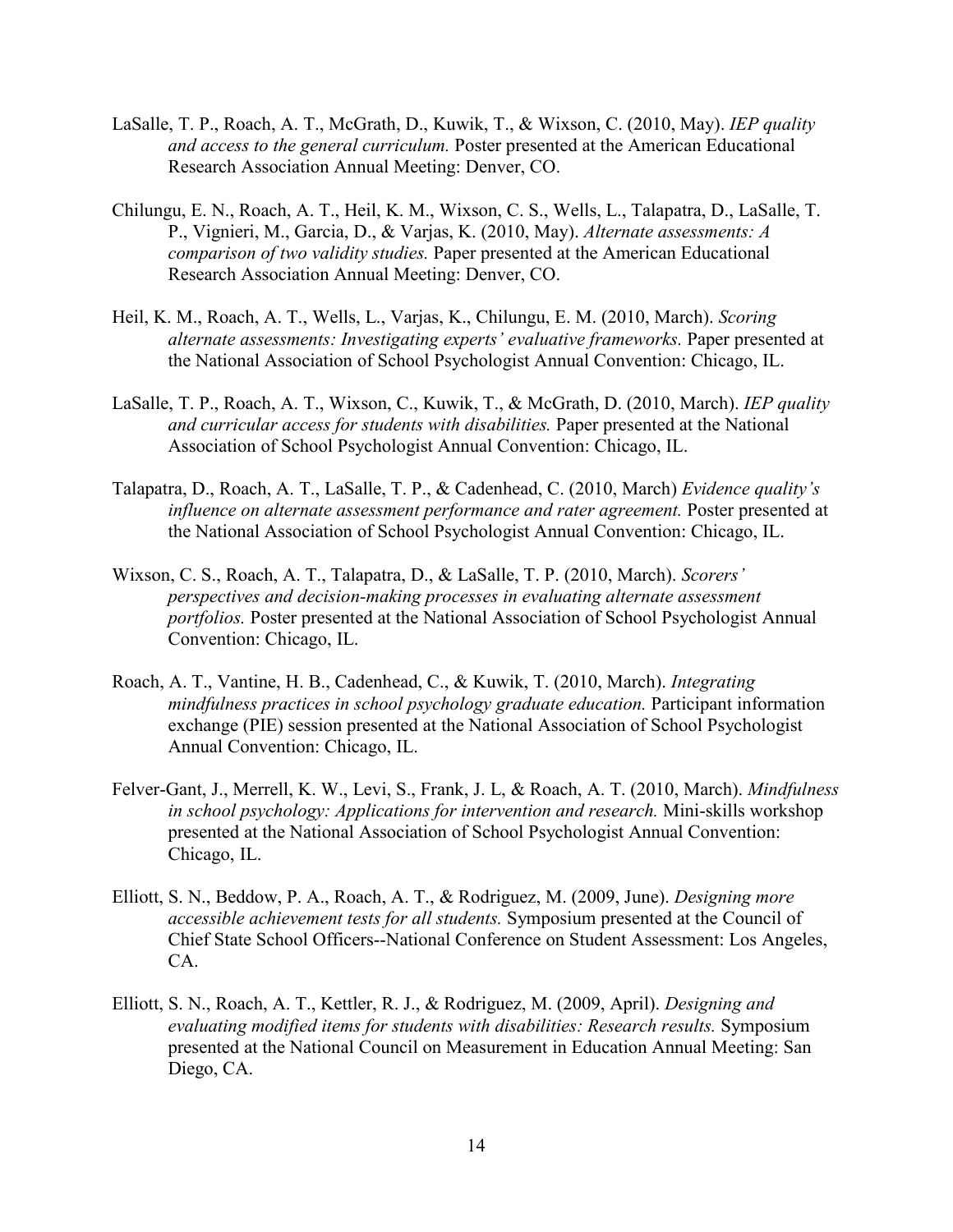- Roach, A. T., Elliott, S. N., Kettler, R. J., Wixson, C. S., Talapatra, D., LaSalle, T., & Bolt, S. (2009, February). *Assessing students with disabilities: Cognitive load theory to item modifications.* Symposium presented at the National Association of School Psychologists Annual Convention: Boston, MA.
- Wixson, C. S., & Roach, A. T. (2009, February). *Evaluating the vertical alignment of early childhood assessment systems.* Poster presented at the National Association of School Psychologists Annual Convention: Boston, MA.
- Roach, A. T., Talapatra, D., Wixson, C. S., LaSalle, T., & Kettler, R. (2008, August). *Using think-aloud cognitive labs to evaluate test-item modifications.* Poster presented at the American Psychological Association Annual Convention: Boston, MA.
- Elliott, S. N., Beddow, P., Palmer, P., Roach, A. T., Rodriguez, M., Compton, E., & Bruen, C. (2008, June). *Modified alternate assessments: Design strategies and experimental results.* Symposium presented at the Council of Chief State School Officers—National Conference on Student Assessment: Orlando, FL.
- Roach, A. T., Meyers, B., Czaplicki, K., Kavanagh, K., Wixson, C. S., & Kramb, D. (2008, March). *The influence of standards-based reform and accountability on multiage classrooms*. Paper presented at the American Educational Research Association Annual Meeting: New York, NY.
- Roach, A. T., Wixson, C. S., & Talapatra, D. (2008, February). *School psychology and disability studies: Missing voices in our research.* Paper presented at the National Association of School Psychologists Annual Convention: New Orleans, LA.
- Roach, A. T., Elliott, S. N., Wixson, C. S., & Talapatra, D. (2008, February). *Modified alternate assessments: Challenges and opportunities for school psychologists.* Paper presented at the National Association of School Psychologists Annual Convention: New Orleans, LA.
- Kramb, D., Roach, A. T., & Meyers, B., Czaplicki, K., Kavanagh, K., & Wixson, C. S. (2007, October). *"It's not the path of least resistance": Teaching and learning in multiage classrooms.* Paper presented at the Georgia Educational Research Association Annual Conference: Savannah, GA.
- Roach, A. T., Niebling, B. C., Kurz, A., & Wixson, C. S. (2007, August). *Aligning curriculum, instruction and assessments: New tools for psychologists.* Poster presented at the American Psychological Association Annual Convention: San Francisco, CA.
- Elliott, S. N., Beddow, P., & Roach, A. T. (2007, August). *Convergent evidence scaling: Quantifying the integrity of multi-component interventions.* Poster presented at the American Psychological Association Annual Convention: San Francisco, CA.
- Elliott, S. N., Kaase, K., Schrago, J., & Roach, A. T. (2007, June). *Modified alternate assessment: Future of assessments or another name for out-of-level testing.* Symposium presented at the Council of Chief State School Officers—National Conference on Large-Scale Assessment: Nashville, TN.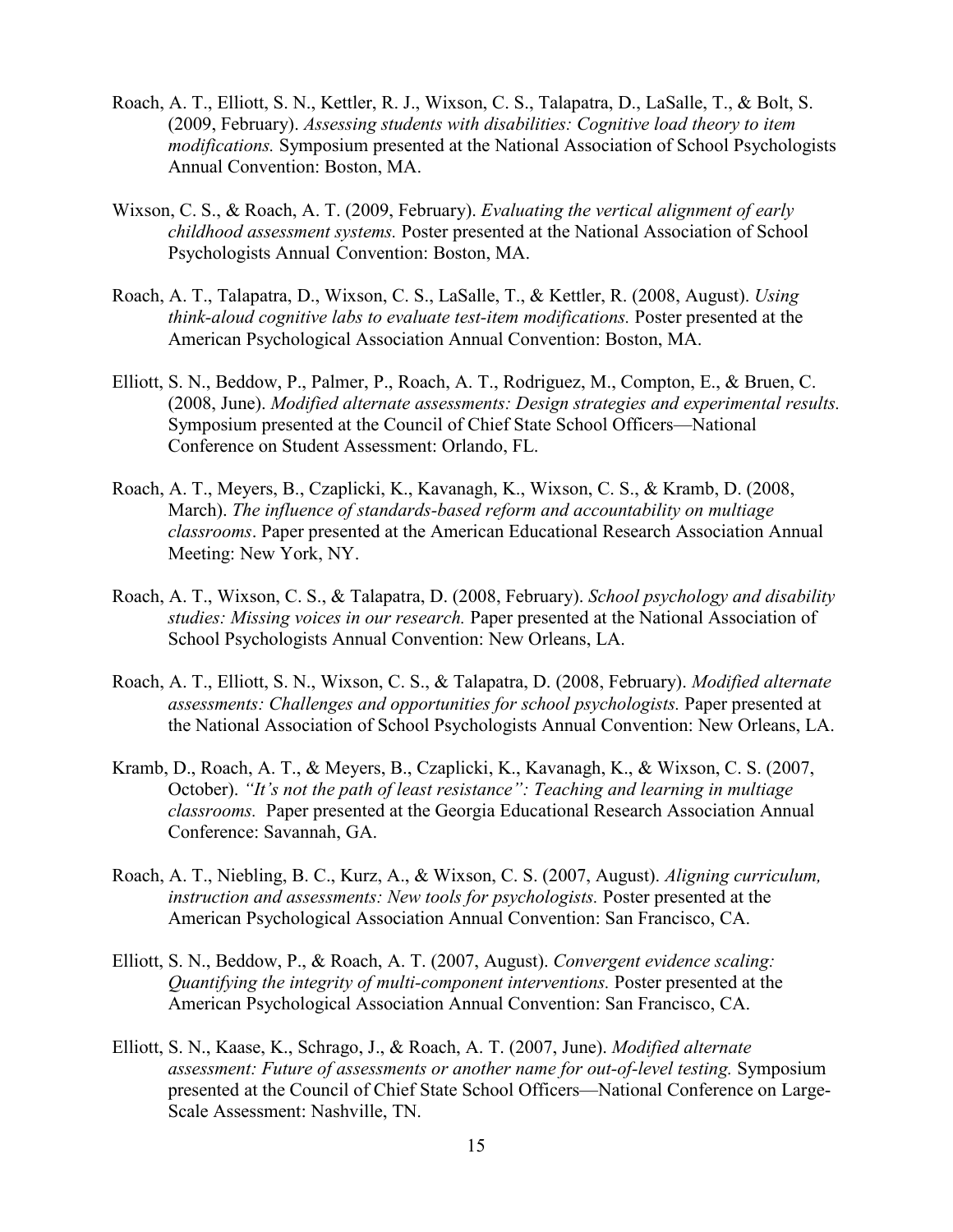- Roach, A. T., & Wixson, C. S. (2007, March). *Nothing about us without us: Missing voices in school psychology research.* Paper presented at the National Association of School Psychologists Annual Meeting: New York, NY.
- Roach, A. T., & Frank, J. L. (2007, March). *Rationality, scientific management, and large-scale assessment: The case of No Child Left Behind*. Paper presented at the National Association of School Psychologists Annual Meeting: New York, NY.
- Elliott, S. N., Tindal, G., & Roach, A. T. (2006, June). *Validation of alternate assessment scores and uses: Evidence, issues, and examples.* Symposium presented at the Council of Chief State School Officers—National Conference on Large-Scale Assessment: San Francisco, CA.
- Roach, A. T., & Elliott, S. N. (2006, April). *Students with significant disabilities, access to the general curriculum, and alternate assessment performance.* Paper presented at the American Educational Research Association Annual Meeting: San Francisco, CA.
- Elliott, S. N., Compton, E., & Roach, A. T. (2006, April) *Concurrent and predictive validity evidence for Idaho alternate assessment scores of students with and without significant disabilities.* National Council on Measurement in Education Annual Meeting, San Francisco, CA.
- Roach, A. T., & Berndt, S. A. (2006, March). *Teacher perceptions of an alternate assessment for students with disabilities.* Paper presented at the National Association of School Psychologists Annual Meeting: Anaheim, CA.
- McGivern, J. E., & Roach, A.T. (2006, March). *Consulting with teachers to design and manage effective learning environments.* Workshop presented at the National Association of School Psychologists Annual Meeting: Anaheim, CA.
- Roach, A. T., & Elliott, S.N. (2006, March). *Students with significant disabilities, curricular access, and alternate assessment performance.* Paper presented at the National Association of School Psychologists Annual Meeting: Anaheim, CA.
- Elliott, S. N., Roach, A. T., & Compton, E. (2005, June). *Proficient performance: The process and outcomes of setting achievement standards for students with significant disabilities.*  Paper presented at the Council of Chief State School Officers—National Conference on Large-Scale Assessment: San Antonio, TX.
- Roach, A. T., & Elliott, S. N. (2005, April). *Standard setting and alignment analysis procedures for alternate assessments.* Paper presented at the Council for Exceptional Children Annual Meeting: Baltimore, MD.
- Roach, A. T., & Elliott, S. N. (2005, April). *Implementing universal screening and intervention for academic and behavior difficulties.* Paper presented at the National Association of School Psychologists Annual Meeting: Atlanta, GA.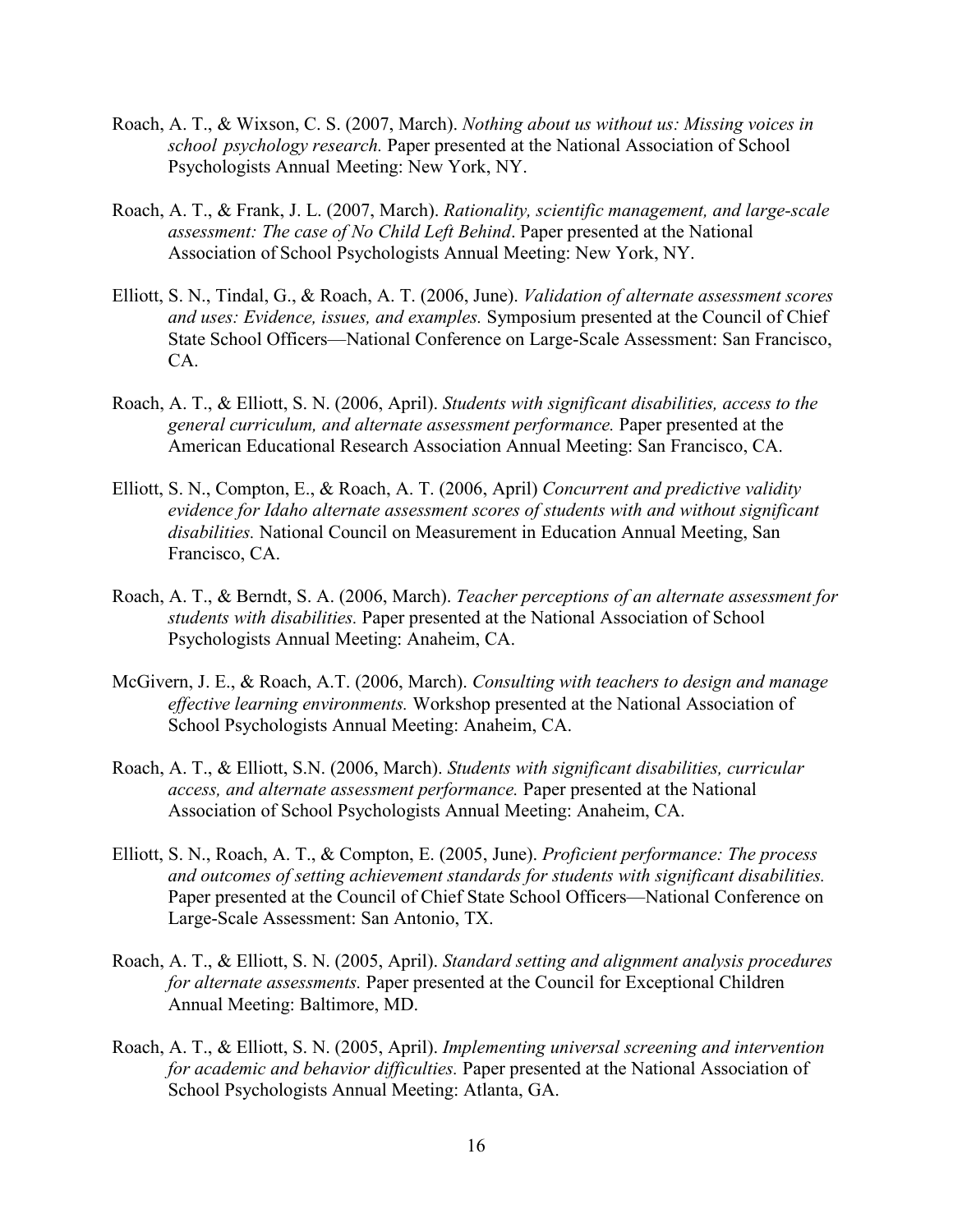- Roach, A. T., & Kaiser, A. (2004, October). *Early identification and prevention of conduct disorders: A family focus.* Paper presented at the Annual International Conference on Attention Deficit/ Hyperactivity Disorder: Nashville, TN.
- Roach, A. T., & Elliott, S. N. (2004, April). *Alignment analysis and standard setting procedures for alternate assessments.* Paper presented at the American Educational Research Association Annual Meeting: San Diego, CA.
- White, J. L., Roach, A. T., O'Conner, E., & McGivern, J. E. (2004, February). *Evidence-based interventions: Bridging the gap between research and practice.* Paper presented at the Wisconsin School Psychologists Association Annual Convention, Wisconsin Rapids, WI.
- Shernoff, E. S., Kratochwill, T. R., Quintana, S. M., & Roach, A. T. (2003, April.) *Evidencebased interventions in school psychology: Focusing on cultural and ethnic diversity in reviewing the intervention literature.* Poster presented at the National Association of School Psychologists Annual Convention: Toronto, ON.
- Elliott, S. N., & Roach, A. T. (2002, April). *The impact of providing testing accommodations to students with disabilities.* Paper presented at the American Educational Research Association Annual Convention: New Orleans, LA.
- Powers, K., Anderson, G., & Roach, A. T. (2002, March). *Making data-based decisions about inclusion and accommodation in large-scale testing.* Paper presented at the National Association of School Psychologists Annual Convention: Chicago, IL.
- Elliott, S. N., & Roach, A. T. (2002, February). *Designing and using goal attainment scales to monitor intervention progress.* Mini-Skills Workshop presented at the National Association of School Psychologists Annual Convention: Chicago, IL
- Powers, K., Roach, A. T., & Brown, T. (2001, April). *Alternate assessment systems: Tools for conducting functional three-year reevaluations.* Paper presented at the National Association of School Psychologists Annual Convention: Washington, DC.

#### **Grants, Contracts, and Fellowships**

- 2018-2019 Roach, A.T., & Vollmer, N. (Principal Investigator). *Support for Inclusive Postsecondary Education at Georgia State University.* Georgia Council on Developmental Disabilities. Amount of contract-\$47,250.
- 2016-2018 Roach, A.T., Jimenez, E., & Van Norman, E. (Co-Principal Investigator/Project Leader). *Rehabilitation Engineering Center for Wireless Technology.* National Institute on Disability, Independent Living, and Rehabilitation Research. Subcontract to Georgia State University from Georgia Institute of Technology. Amount of contract-\$389,870.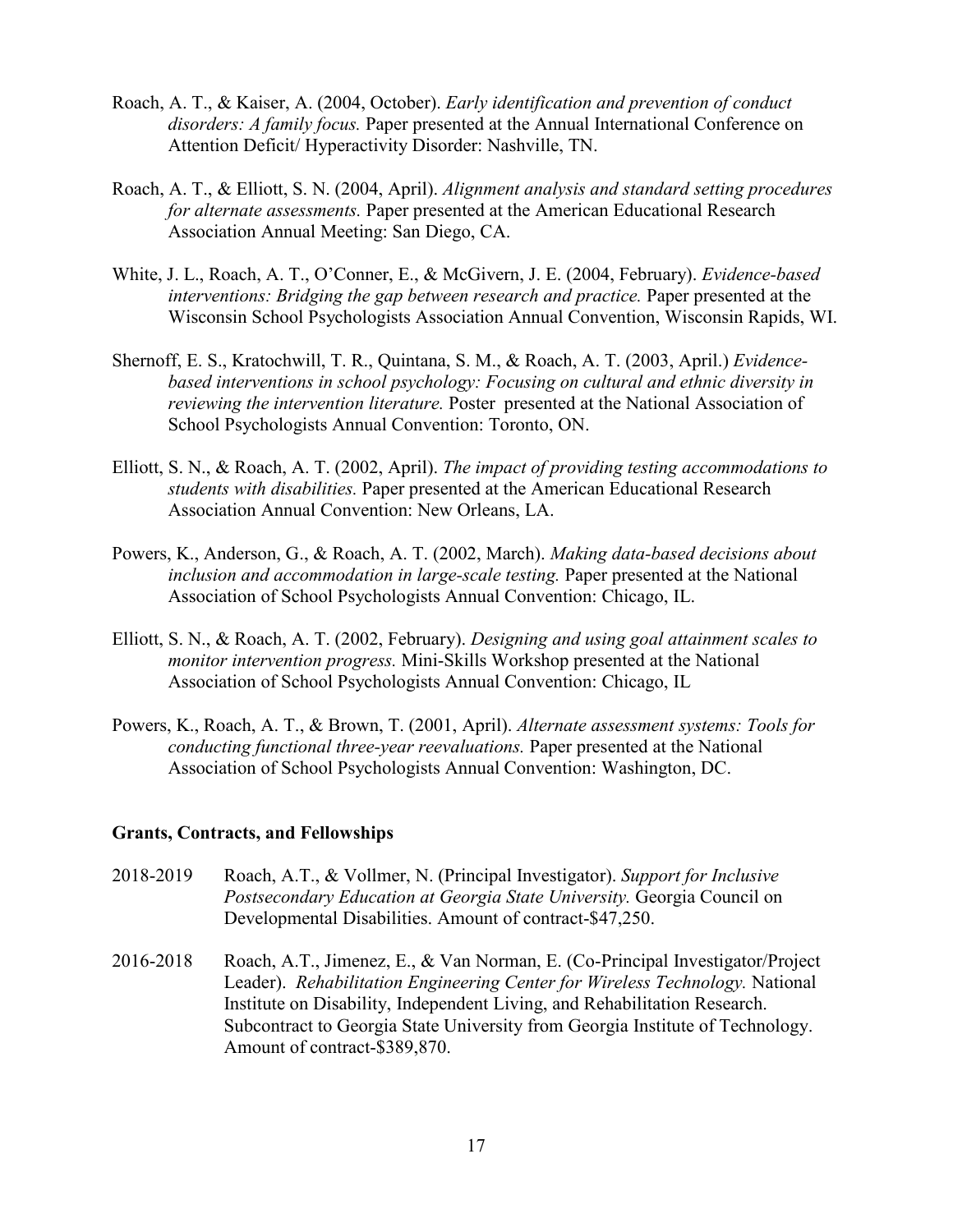- 2016-2018 Crimmins, D & Roach, A.T. (Co-Principal Investigator). *Consulting Organization for AUCD Leadership Academy Development and Implementation.* Association of University Centers on Disabilities. Amount of Award-\$200,000.
- 2016-2017 Roach, A.T., Hopkins, E., Dispenza, F., Zeligman, M., & Kelly, B. (Principal Investigator). *Evaluating the Availability and Scope of HIV Prevention, Treatment, and Supports for Individuals with Intellectual and Developmental Disabilities.* Transdisciplinary Collaborative Center for Health Disparities Research, Morehouse School of Medicine. Amount of Award-\$49,999.
- 2015-2019 Roach, A.T., Dispenza, F., & Barger, B. (Lead Evaluator/Co-Investigator). *Georgia Pathways to Work / Explore-Engage-Employ: Helping Young Georgians with Disabilities Customize Their Own Career Path.* Office of Special Education and Rehabilitation Services, U.S. Department of Education. Subcontract to Georgia State University from the Georgia Vocational Rehabilitation Agency-Amount of contract-\$435,500.
- 2015-2019 Crimmins, D., Blalock, G., Britton-Laws, C & Roach, A.T. (Co-Principal Investigator/ Evaluator Team Leader). *Building a Network of Sustainable Transition and Postsecondary Programs for Students with Intellectual Disabilities in Georgia.* U.S. Department of Education. Amount of award-\$2,486,524.
- 2014-2018 Roach, A.T. (Principal Investigator). *Youth Mental Health First Aid Training Implementation: Georgia Project AWARE.* Substance Abuse and Mental Health Services Administration. Subcontract to Georgia State University from the Georgia Department of Education. Amount of contract-\$720,000.
- 2014-2018 Crimmins, D.B., & Roach, A.T. (Co-Principal Investigator). *University Center for Excellence in Developmental Disabilities.* Administration on Intellectual and Developmental Disabilities. Amount of Award-\$2,750,000.
- 2014-2018 Meyers, J.P., Van Norman, E., & Roach, A.T. (Co-Principal Investigator). *State Positive Behavioral Interventions and Supports Evaluation.* Georgia Department of Education. Amount of contract-\$120,000.
- 2016-2017 Cole, G., & Roach, A.T. (Co-Investigator/Lead Instructor). *Expansion of Mindfulness Programming at Emmaus House.* Trinity Wall Street Domestic Grant Program. Amount of Award-\$50,000.
- 2015-2016 Mole, J. Cochran, E. & Roach, A.T. (Co-Investigator/Lead Instructor). *Evaluation of an Integrated Mindfulness-Parenting Program.* Georgia Department of Early Care and Learning: Parent Engagement Grant. Amount of Award-\$15,000.
- 2011-2016 Crimmins, D., & Roach, A.T. (Co-Principal Investigator). *Georgia Leadership Education in Neurodevelopmental and Related Disabilities (GA-LEND).* Maternal Child Health Bureau of the U.S. Health Resources and Services Administration. Amount of award-\$3,100,000.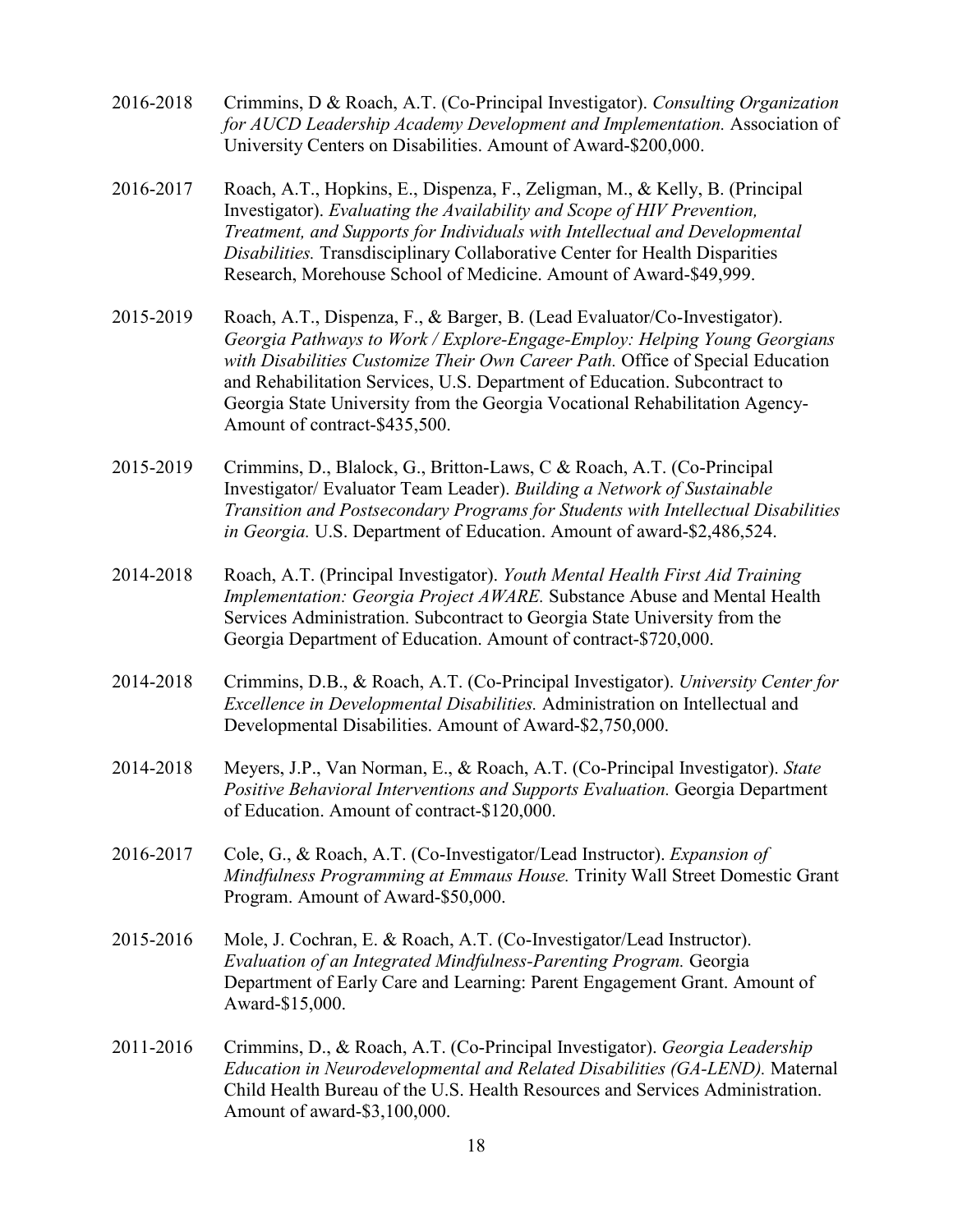- 2009-2010 Roach, A.T. (Principal Investigator). *Mindfulness-Based Stress Reduction with Early Career Teachers.* Georgia State University Research Services and Administration, University Research Initiation Grant. Amount of award-\$10,000. 2008-2011 Kamphaus, R., Cohen, A., Campbell, J., & Roach, A.T. (Co-Investigator/Core Faculty). *Georgia Measurement and Assessment Training Program.* U.S. Department of Education, Institute for Educational Sciences Special Education Research/Postdoctoral Training Grant. Amount of award-\$596,562. 2007-2011 Roach, A.T. (State Evaluator/Co-Investigator). *Alternate Assessments on Alternate Achievement Standards: Validity Evaluation Consortium.* U.S. Department of Education, IDEA General Supervision Enhancement Grant, 2007- 2011 Subcontract to Georgia State University from Vanderbilt University- \$800,000. 2007-2011 Elliott, S.N., Rodriguez, M., Roach, A.T. & Kettler, R.J. (Co-Principal Investigator). *Consortium for Modified Alternate Assessment Development and Implementation.* U.S. Department of Education, IDEA General Supervision Enhancement Grant, 2007-2011. Amount of award-1,999,875. 2006-2008 Roach, A.T. (Alignment Consultant/External Evaluator). *ISTAR Early Childhood Project: Technical Assistance on State Data Collection—*U.S. Department of Education, IDEA General Supervision Enhancement Grant. Subcontract to Georgia State University from Ball State University. Amount of subcontract- \$35,825.
- 2006-2008 Compton, E., Elliott, S. N., & Roach, A.T. (Co-Principal Investigator). *Consortium for Alternate Assessment Validity and Experimental Studies (CAAVES Project)*. U.S. Department of Education, Office of Elementary and Secondary Education Enhanced Assessment Grant. Amount of award-\$1,535,473.
- 2006-2007 Roach, A.T. & Truscott, S.D. (Co-Principal Investigator). *Developing Sustainable Capacity to Identify, Recruit, Train, and Support Ethnically Diverse School Psychologists as Researchers and Practitioners.* GSU Education Research Bureau, Proposal Development Grant. Amount of award-\$6,000.

### **Evidence of Peer Recognition and Reputation**

#### **Editorial Experience**

- Associate Editor, *Journal of School Psychology,* 2011-2014
- Editorial Board Member, *School Psychology Quarterly,* 2007-present
- Editorial Board Member, *Journal of Educational & Psychological Consultation,*  2007-present
- Editorial Board Member, *Mindfulness,* 2009-2012, 2016-present
- Editorial Board Member, *Journal of School Psychology,* 2014-2016
- Editorial Board Member, *Assessment for Effective Intervention,* 2006-2011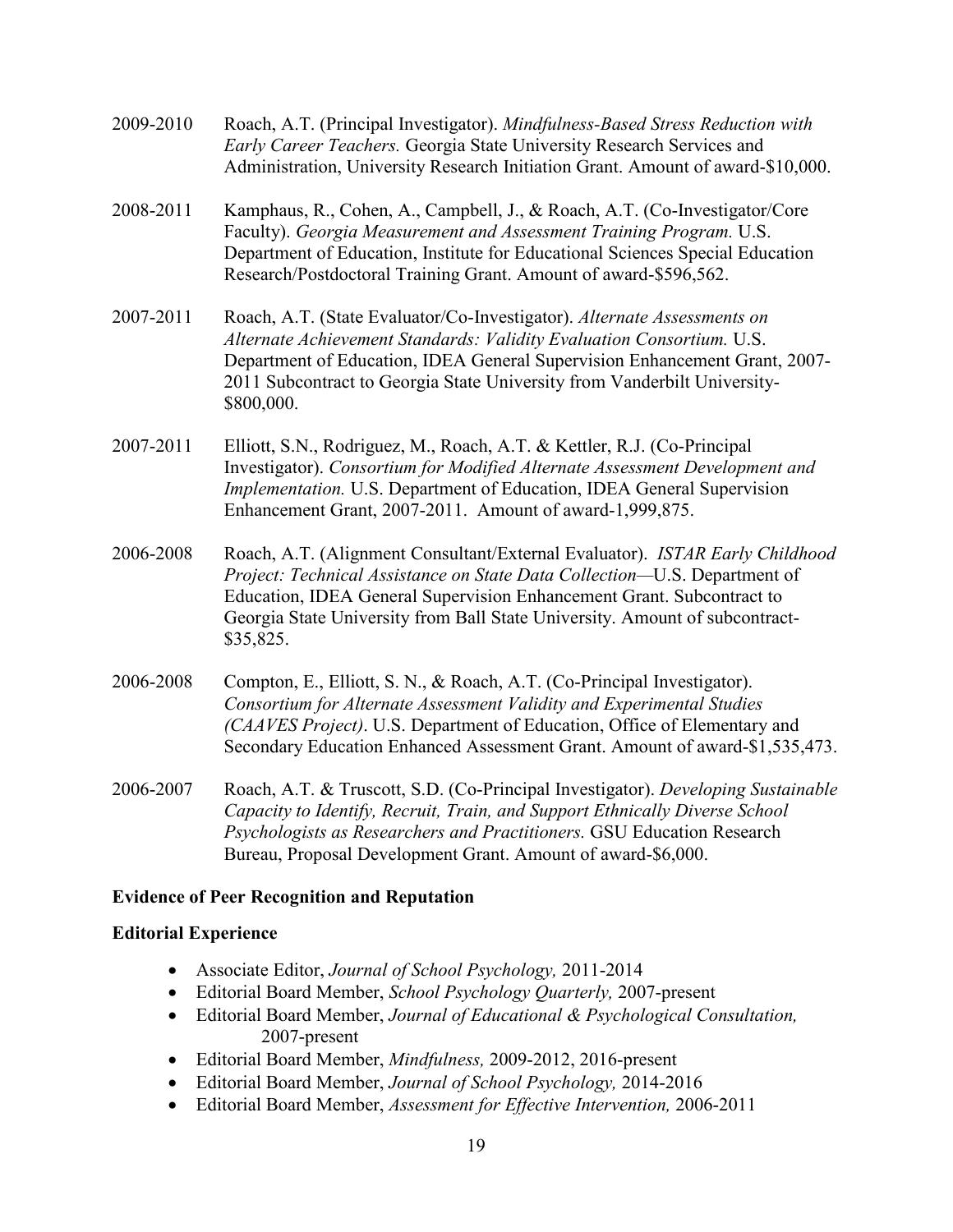• Guest/Ad Hoc Reviewer: *Educational Measurement: Issues & Practice*, *Journal of School Psychology*, *Exceptional Children*, *Journal of Early Intervention*, *Disability Studies Quarterly*, *School Psychology Review, Evaluation & Program Planning, Remedial & Special Education, Journal of Contemplative Inquiry*

#### **Recognition by Scholarly and Professional Associations**

- 2015 Elected Member, Society for the Study of School Psychology
- 2010 Lightner Witmer Early Career Research Award, American Psychological Association, Division 16
- 2007 Early Career Publication Award, Council for Exceptional Children, Division of Research
- 2007 Early Career Scholar, School Psychology Research Collaboration Conference, Society for the Study of School Psychology
- 2004 *Arvil S. Barr Dissertation Fellowship,* School of Education, University of Wisconsin-Madison
- 2002 APA Division 16 Student Affiliates in School Psychology Research Award
- 2000 *University Graduate Fellowship*, University of Wisconsin-Madison

#### **Invited Presentations**

- Roach, A.T. (2018, November). Implementing mindfulness in K-12 schools. Workshop at North Georgia Regional Educational Service Agency, Elijay, GA.
- Graybill, E., Roach, A.T., & DeBlaere, C. (2018, January). *Equity and cultural competence in K-12 schools.* Workshop at Muscogee County Schools, Columbus, GA.
- Roach, A.T. (2018, January). *"Keep the Change": A facilitated discussion with the film's actors and cinematographer.* Moderator of question & answer session at the Atlanta Jewish Film Festival, Atlanta, GA.
- Roach, A.T. (2017, April). *Navigating new waters: Planning for transition to inclusive postsecondary education for students with intellectual disabilities.* Presentation at California State University-Long Beach: Long Beach, CA.
- Roach, A.T. (2017, April). *Implementing universal screening for mental health*: *Steps, considerations, and lessons learned.* Presentation at California State University-Long Beach: Long Beach, CA.
- Roach, A.T. (2017, March). *Mindfulness, self-reflection, and how to handle feedback.* Georgia Leadership Launch Conference: Dillard, GA.
- Roach, A.T. (2016, December). *Mindfulness and contemplative practices.* Session presented at presented at the AUCD 2016 Annual Conference: Washington, DC.
- Roach, A.T., & Dinora, P. (2016, June). *How to increase the research capacity of your center.*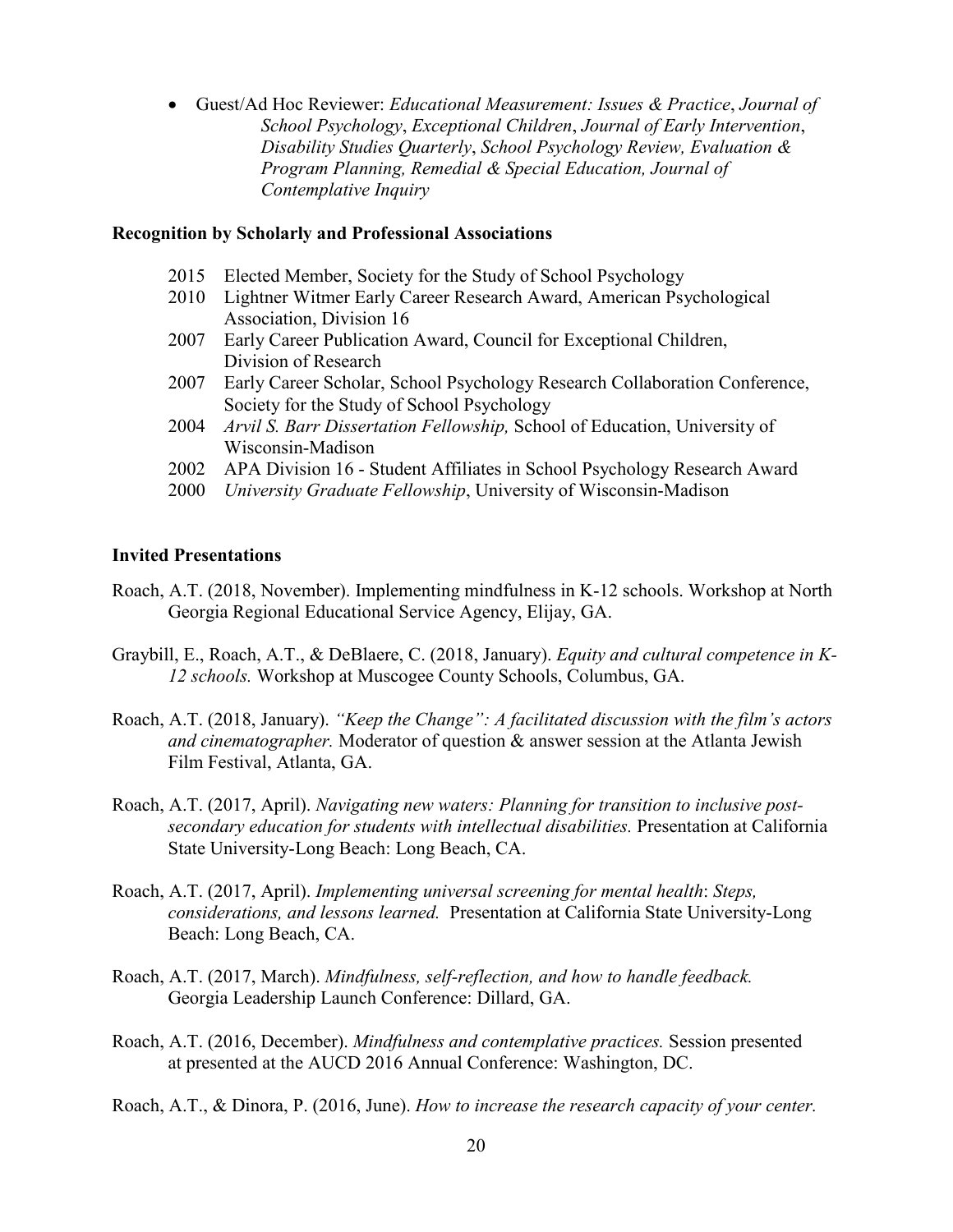Webinar presented by the AUCD Council on Research & Evaluation. [http://www.aucd.org/template/event.cfm?event\\_id=7829&id=379&parent=379](http://www.aucd.org/template/event.cfm?event_id=7829&id=379&parent=379)

- Roach, A.T., & Graybill. (2016, June). *Universal screening for mental health.* Preconference workshop presented at the Institute Designed for Educational All Students (IDEAS) 2016: St. Simons Island, GA.
- Crimmins, D.B., & Roach, A.T. (2016, February). *Providing a college experience for students with intellectual disabilities: An exploration of social justice, systems change, and implementation science.* Georgia State University Center for Research on Atypical Development and Learning (CRADL) Works-in-Progress Series: Atlanta, GA
- Roach, A.T. (2015, April). *Conceptualizing and conducting evaluations of inclusive postsecondary program.* Presentation at the Southeast Inclusive Postsecondary Education Alliance Capacity Building Institute: Atlanta, GA.
- Roach, A.T. (2015, January). *Using appreciative inquiry to build inclusive communities.*  Workshop at the Georgia Winter Institute: Columbus, GA.
- Roach, A.T. (2014, October). *Evaluating the impact of the Georgia Inclusive Postsecondary Education Consortium.* Workshop presented at the GAIPSEC Capacity Building Summit: Kennesaw, GA.
- Roach, A.T. (2014, September). *Evaluation of statewide PBIS implementation and impact: An overview of data from the 2013-2014 school year.* Presentation at the Georgia Statewide PBIS Summit and Workgroup Meeting: Atlanta, GA.
- Roach, A.T., & Miller, S. (2014, September). *Navigating new waters: Planning for transition to inclusive postsecondary education for students with intellectual and developmental disabilities.* Workshop presented at the Fulton Country Schools School Psychology Professional Development Meeting: Hapeville, GA.
- Roach, A.T. (2014, January). *Disability, diversity, & community: A discussion of "The Collector of Bedford Street."* Presentation at the Georgia Winter Institute: Columbus, GA.
- Roach, A.T. (2012, April). *Evaluating assessments used in special education.* Symposium chairperson at American Educational Research Association Annual Meeting, Vancouver, BC.
- Roach, A.T. (2012, April). *Status and growth for alternate assessments.* Symposium discussant at National Council on Measurement in Education Annual Meeting, Vancouver, BC.
- Tindal, G. & Roach, A.T. (2011, May). *Making valid inferences of proficiency for students with significant disabilities taking alternate assessments.* Presentation at Council for Exceptional Children Annual Meeting, Washington, DC.
- Roach, A. T. (2009, February). *Including Students with Disabilities in Large-Scale Accountability Systems: Alternate Assessments Based on Alternate and Modified*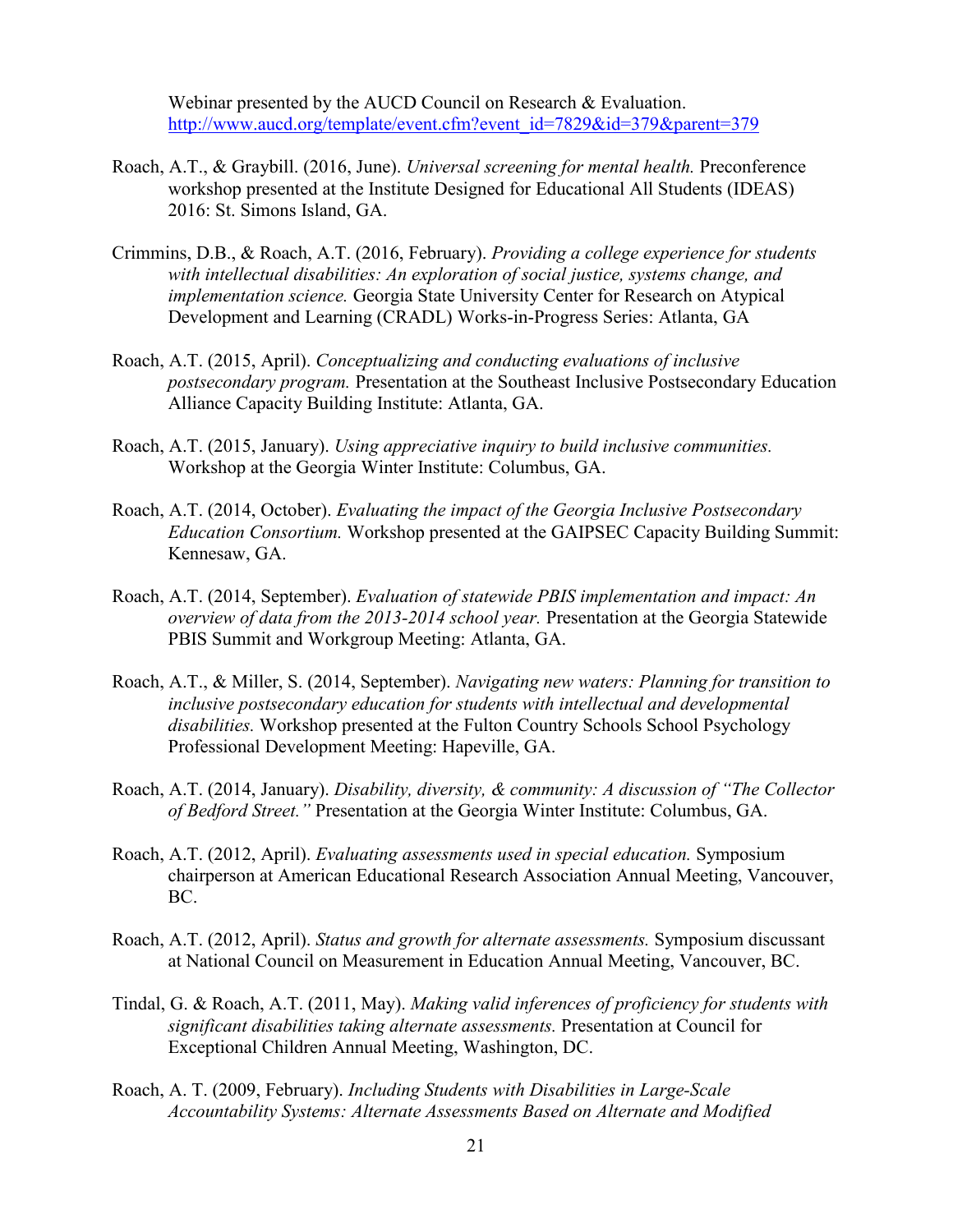*Achievement Standards.* "Works-in-Progress" presentation, Consortium on Atypical Development and Learning (CRADL), Georgia State University, Atlanta, GA.

- Elliott, S. N., Roach, A. T., & Kaase, K. (2007, October). *Mississippi Alternate Assessment of Extended Curriculum Frameworks: Purpose, procedures, and validity evidence summary.* Paper presented at the Maryland Assessment Research Center for Education Success Annual Conference, University of Maryland, College Park, MD.
- Roach, A. T. (2007, October). *Implementing response-to-intervention and stages of concern.* Professional development workshop presented at the Cherokee County Schools Students Support Team Annual Meeting, Canton, GA.
- Roach, A. T. (2007, September). *Implementing response-to-intervention and stages of concern.* Professional development workshop presented at the Student Support Team Association for Georgia Educators Meeting: Hapeville, GA.
- Roach, A.T., & McGivern, J. E. (2007, March). *Essential support for RTI: Consultation for effective instruction at all tiers.* Professional development workshop presented at the National Association of School Psychologists Annual Meeting: New York, NY.
- Roach, A. T. (2007, March). *How to write a conference proposal.* Panel participant in Urban Graduate Research Collaborative Research Institute Seminar, Georgia State University: Atlanta, GA.
- Roach, A. T. (2006, June). *Promoting children's success: Building relationships and creating supportive environments.* Professional development workshop at Metro Action Commission Head Start Teacher Meeting: Nashville, TN.
- McGivern, J. E., & Roach, A. T. (2006, March). *Consulting with teachers to design and manage effective learning environments.* Professional development workshop presented at the National Association of School Psychologists Annual Meeting: Anaheim, CA.
- McGivern, J. E., & Roach, A. T. (2006, February). *Consulting with teachers to design and manage effective learning environments.* Professional development workshop presented at the Illinois School Psychologists Association Annual Meeting: St. Charles, IL.
- Roach, A. T. (2006, February). *Challenging behavior: Assessment and intervention.* Training Session presented to the Middle Tennessee Interdisciplinary Instruction in Neurodevelopmental Disabilities (MIND) Project, Vanderbilt Children's Hospital, Nashville, TN.
- Roach, A. T. (2005, September). *The New Hawaii State Alternate Assessment for Students with Significant Cognitive Disabilities: Implementation guidelines and procedures.*  Professional development workshop, Hawaii Department of Education: Honolulu, HI.
- Ajero, G., Freund, P, & Roach, A. T. (2005, June). *The behavior tool box: Rewards, praise, reprimands, & punishment.* Parent training session, Vanderbilt Children's Hospital, Nashville, TN.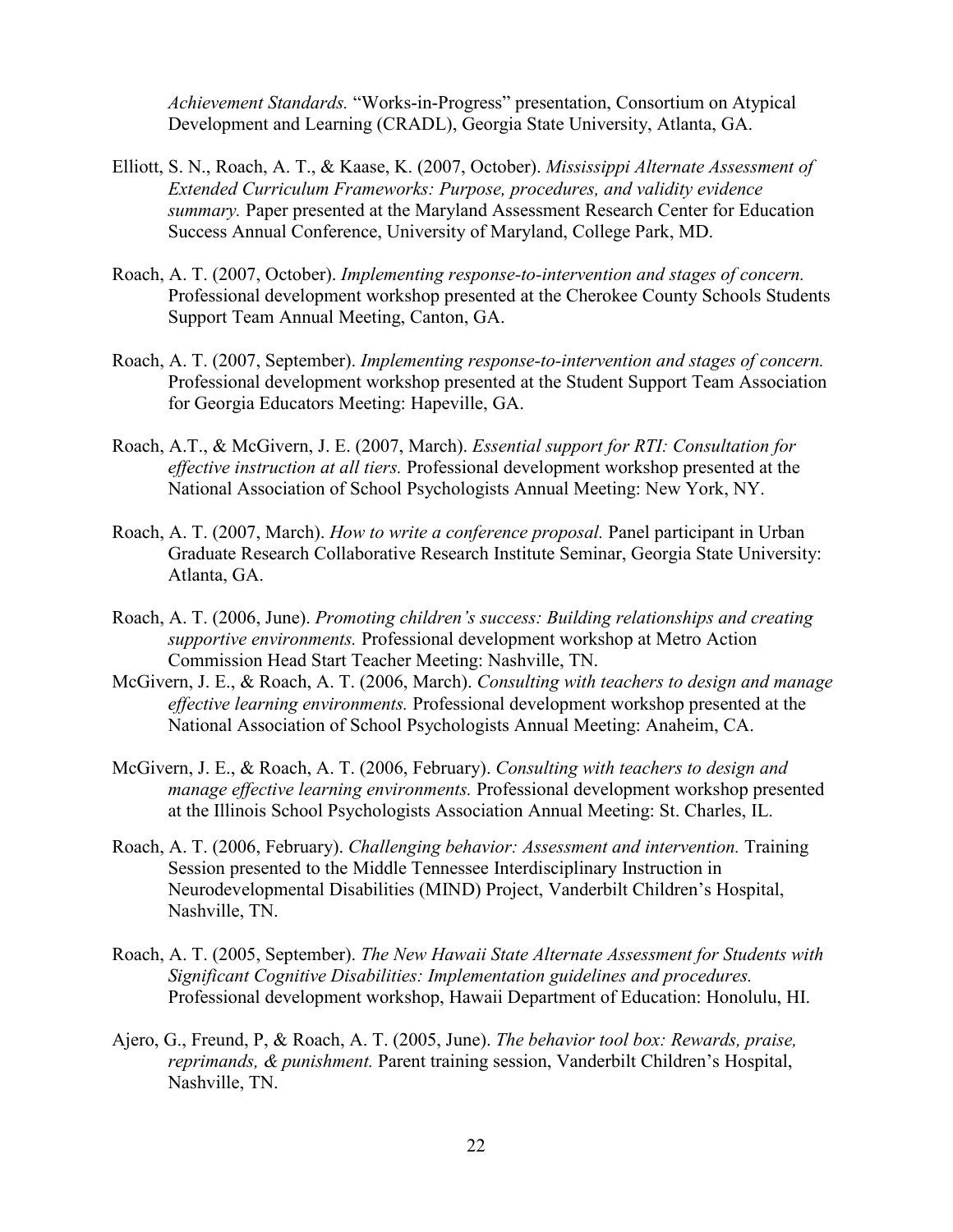- Elliott, S. N., & Roach, A. T. (2005, February). *Universal screening and progress monitoring for reading and behavior.* Professional development workshop, Metropolitan Nashville School District: Nashville, TN.
- Elliott, S. N., & Roach, A. T. (2004, May). *Universal screening and progress monitoring for reading and behavior.* Professional development workshop, University of Wisconsin, School of Education Outreach: Madison, WI.
- McGivern, J. E., & Roach, A. T. (2004, February). *"What do I do when…? Strategies for handling everyday challenges in classrooms.* Professional development workshop, University of Wisconsin, School of Education Outreach: Madison, WI.
- Kratochwill, T. R., McGivern, J. E., & Roach, A. T. (2003, December). *Evidence-based interventions and practices: Identification, implementation, and effective outcomes evaluation.* Professional development session, Madison Metropolitan School District (MMSD): Madison, WI.
- McGivern, J. E., & Roach, A. T. (2003, November). *Creating an effective learning environment: Climate, cooperation, and community.* Professional development workshop, University of Wisconsin, School of Education Outreach: Madison, WI.
- Roach, A. T. (2003, September/October). *The Revised Wisconsin Alternate Assessment for Students with Disabilities: Implementation Guidelines and Procedures.* Professional Development session, Cooperative Educational Service Agency (CESA #1 & 6), Brookfield & Portage, WI.

# **TEACHING**

### **Courses Taught at Georgia State University**

- CPS 6150: "Ethical and Legal Standards in Counseling and Psychological Services" Fall 2006—9 students
- CPS 7520: "Data-Based Decision Making for Academic Interventions" Summer 2010—12 students
- CPS 7570: "Psychological Consultation in the Schools I" Spring 2014—12 students; Spring 2011—12 students; Spring 2010—12 students; Spring 2009—12 students; Spring 2008—18 students; Spring 2007—18 students
- CPS 8640: "Administration and Supervision in Pupil Personnel Services" Summer 2007—15 students
- CPS 8665: "Intervention Strategies for Students with Learning Problems" Fall 2018—15 students; Fall 2017—13 students; Fall 2016—14 students; Fall 2015—12 students; Fall 2014—12 students; Fall 2013—10 students; Fall 2011—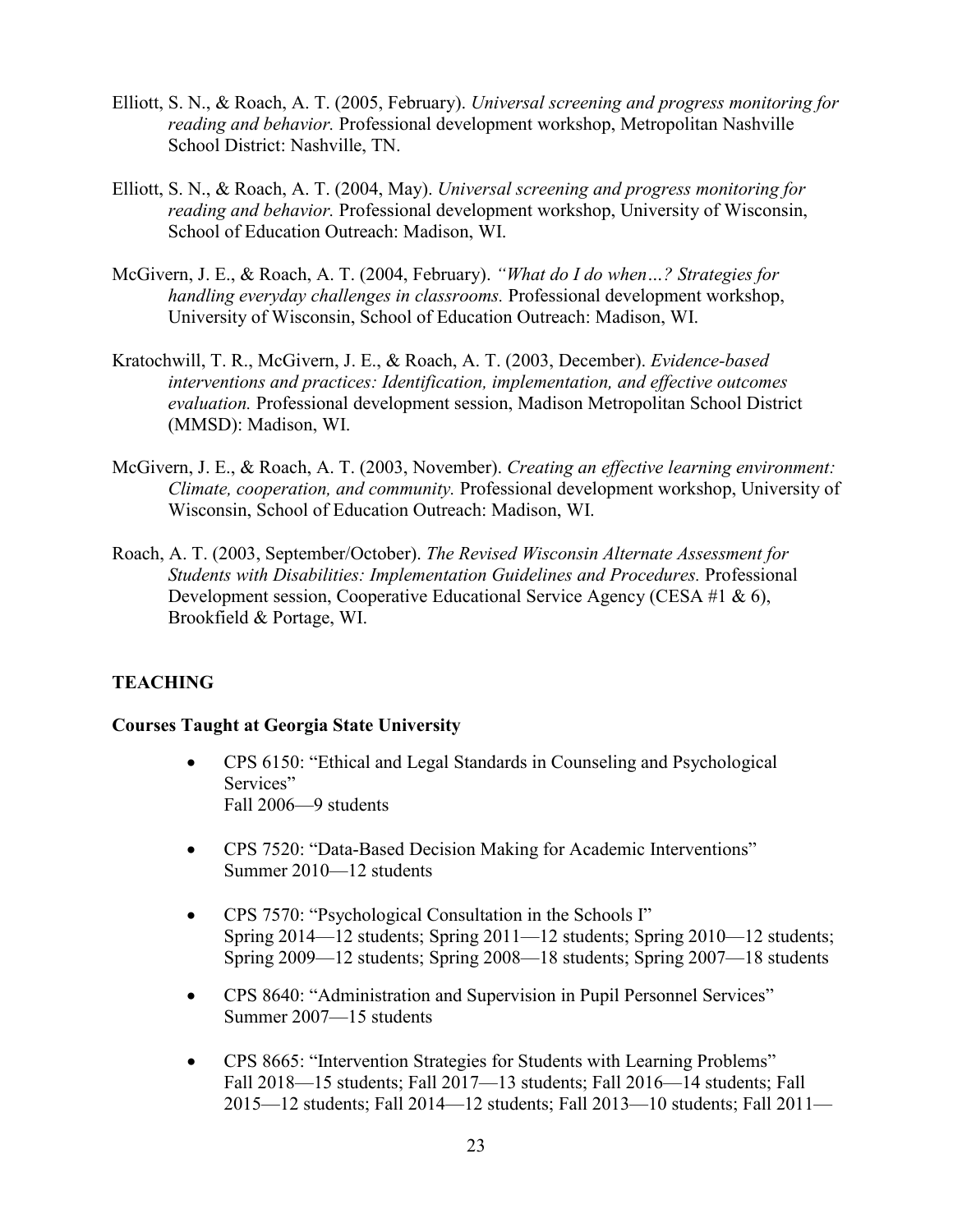12 students; Fall 2010—12 students; Fall 2009—11 students; Fall 2008—15 students; Fall 2007—9 students

- CPS 8760: "Topical Seminar in School Psychology: Mindfulness in Education and Mental Health" Spring 2015—13 students; Fall 2009—17 students
- CPS 8760: "Topical Seminar in School Psychology: Autism Assessment & Intervention" (co-instructor with Dr. Lillie Huddleston) Spring 2017—15 students
- CPS 9760: "School Psychology Research Seminar" Fall 2018—17 students
- HON 3280: "Honors Service Learning: Peer Mentoring for a More Inclusive Campus Community" Fall 2018—14 students

# **Courses Taught at Arizona State University**

- COE 502: "Introduction to Data Analysis" Spring 2013—20 students
- DCI 593: "Applied Project" Spring 2013—12 students
- TEL 701: "Assessment Policies, Issues, and Practices" Spring 2013—16 students
- TEL 713: "Applied Mixed Methods Inquiry" Fall 2012—18 students

# **Courses Taught at Vanderbilt University**

• SPED 3820: "Advanced Issues and Procedures in the Assessment of Students with Mild/Moderate Disabilities" Spring 2006—26 students

# **Student Dissertations, Chairperson**

- Laura Rosenbaum Wood, doctoral dissertation, committee chairperson (completed 2016)
- Devadrita Talapatra, doctoral dissertation, committee co-chairperson (completed 2014)
- Kristen Heil, doctoral dissertation, committee co-chairperson (completed 2014)
- Tara Raines, doctoral dissertation, committee co-chairperson (completed 2011)
- Jessica Carboni-Trujillo, doctoral dissertation, committee chairperson (completed 2011)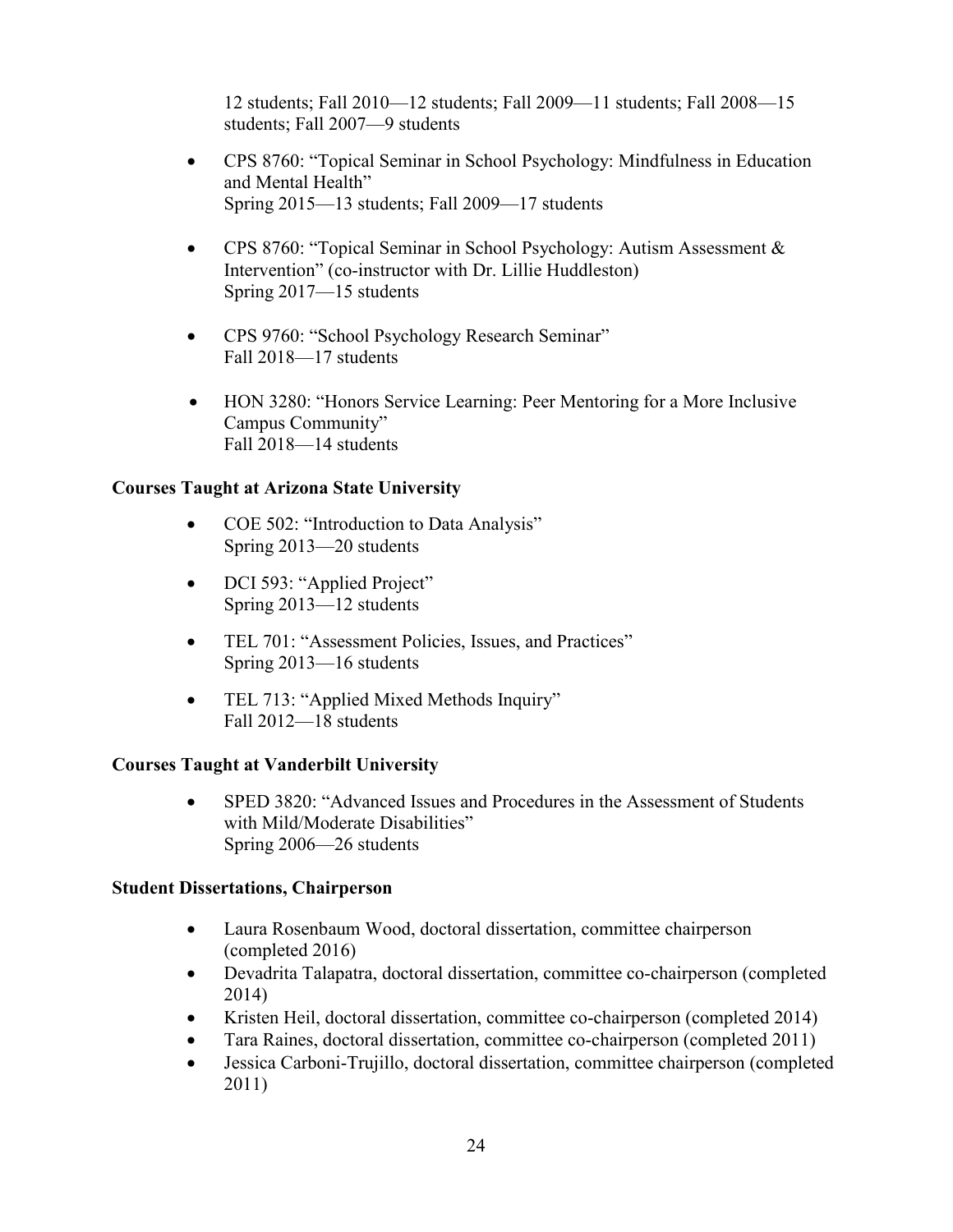# **Student Dissertations, Committee Member**

- Brandis Ansley, doctoral dissertation, committee member (in progress)
- R Dainel Lane, doctoral dissertation, committee member (completed 2017)
- Rachel Esch, doctoral dissertation, committee member (completed 2017)
- Corinne Wixson, doctoral dissertation, committee member (completed 2014)
- Lisa Wells, doctoral dissertation, committee member (completed 2014)
- Tamika La Salle, doctoral dissertation, committee member (completed 2013)
- Melissa Fincher, doctoral dissertation, committee member (completed 2013)
- Kathryn Powell, doctoral dissertation, committee member (completed 2012)
- Karen Czaplicki, doctoral dissertation, committee member (completed 2011)
- Natasha Gardener, doctoral dissertation, committee member (completed 2011)
- Kristen Aycock Miller, doctoral dissertation, committee member (completed 2011)
- Emily Graybill, doctoral dissertation, committee member (completed 2011)
- Greer Ezrine, doctoral dissertation, committee member (completed 2010)
- Amy Tillery, doctoral dissertation, committee member (completed 2009)
- Brandi Wells, doctoral dissertation, committee member (completed 2009)
- Janell Brooks, doctoral dissertation, committee member (completed 2009)
- Jasolyn Henderson, doctoral dissertation, committee member (completed 2008)

# **Student Predisserations/Capstone Projects, Chairperson**

- Anne Stair (completed 2018)
- Douglas (D.J.) Roberts (completed 2017)
- Jacqueline Bialo (completed 2017)
- Josephine Mhende (completed 2016)
- Kristen Heil (completed 2011)
- Devadrita Talapatra (completed 2010)
- Tamika LaSalle (completed 2010; published 2013)
- Corinne Wixson (completed 2009; published 2010)

# **SERVICE**

# **Service to the Profession**

- Member, Autism CARES Meeting Planning Committee, 2016-present
- Member, Project Advisory Committee, AUCD UCEDD Technical Assistance Project, 2015-present
- Member, Council on Research and Evaluation, Association of University Centers on Disabilities, 2015-present
- Member, UCEDD Diversity Workgroup, Administration on Intellectual and Developmental Disabilities, 2015
- Module Developer, LEND Neurodevelopmental Disabilities Core Curriculum Initiative, 2015
- NASP Association Representative, Joint Committee on Standards for Educational Evaluation, 2010-2014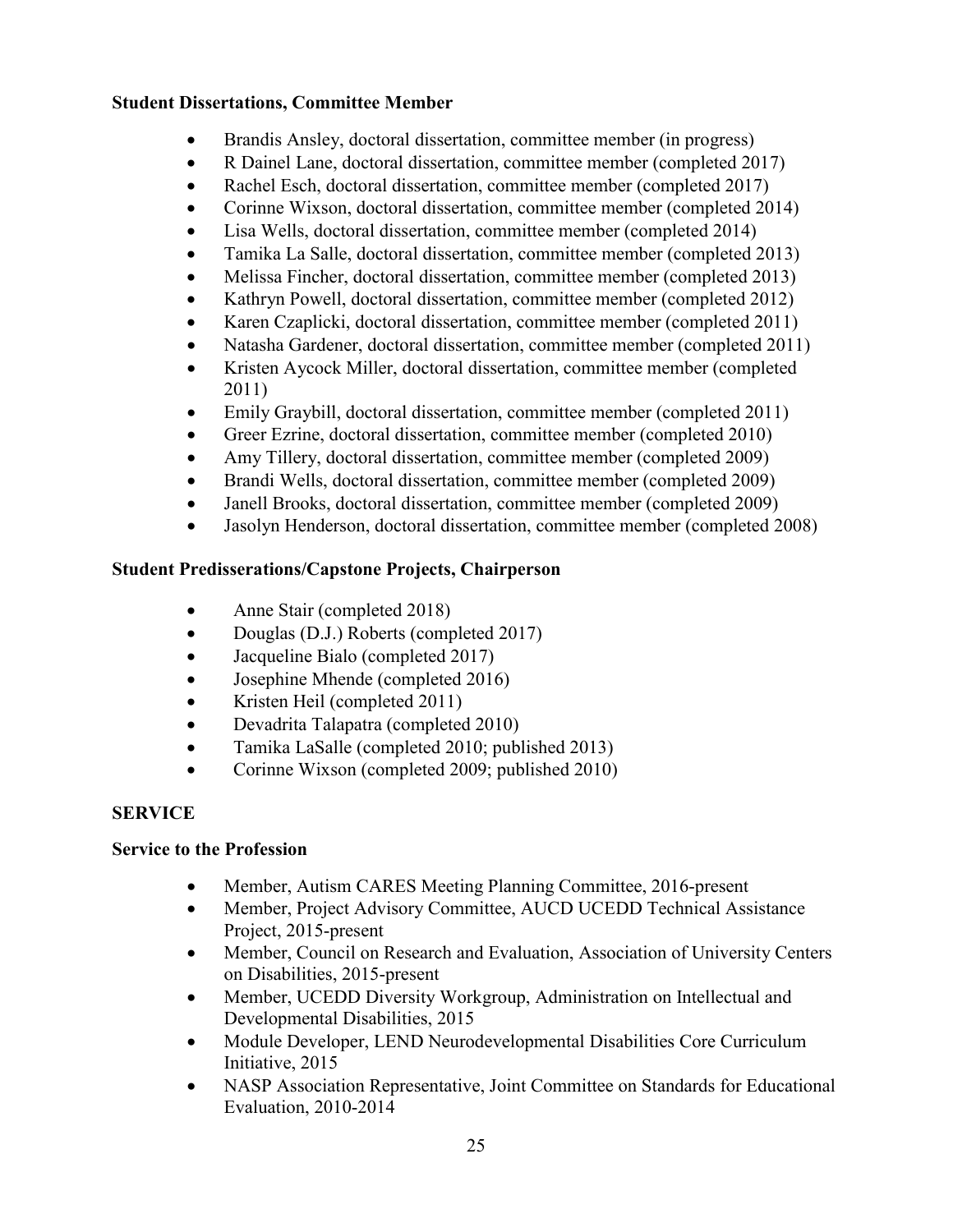- Member, Lightner Witmer Award Selection Committee, American Psychological Association Division 16, 2011-2013
- Co-Coordinator, National Association of School Psychologist's response and suggested revisions to the *Standards for Educational and Psychological Testing,*  2011
- Member, Planning Committee, School Psychology Research Collaboration Conference, 2007-2009
- Faculty Mentor, NASP Mentoring Program, 2009
- Member, American Psychological Association Division 16 Outstanding Dissertation Award Committee, 2007-2008
- Judge, Behavioral and Social Science Category, Intel International Science and Engineering Fair (ISEF), 2008

# **Service to the Community**

- Member, Real Communities Design Team, Georgia Council on Developmental Disabilities, 2016-present
- Member, Children's Mental Health State Management Team, Georgia Department of Education, 2015-present
- Member, Atlanta Mindfulness Groups Board of Directors, 2015-2016
- Member, Crisis Intervention Training for Youth (CIT-Y) Statewide Steering Committee, 2014-2015
- Member, Statewide PBIS Implementation Workgroup, 2014-present
- Program Evaluator, Glendale Community College Needs Assessment, 2012
- Consultant, MAAPS Project Consortium (Arizona, Pennsylvania, & South Carolina), 2009-2011
- Consultant, IEP Enhancement Project, Indiana Department of Education, 2010- 2011
- Consultant, ISTAR/ICAN Project, Indiana Department of Education, 2005-2010
- Consultant, Embedded Instruction for Early Learning Project, University of Florida, 2008
- Faculty Affiliate, Atlanta Mindfulness Institute, 2008-2010
- Consultant, MAAECF Project, Mississippi Department of Education, 2004-2008
- Consultant, ECASS Project, Idaho Department of Education, 2007-2008
- Consultant, Iowa Alternate Assessment, Heartland Area Education Agency, 2007-2008
- Consultant, Hawaii Alternate Assessment, Hawaii Department of Education, 2004-2005
- Member, Advisory Board, Tennessee Early Childhood Accountability Measure, Tennessee Department of Education, 2005-2006

# **Service to the University**

# **University-Level Professional Service**

• Faculty Member, Center for Research on Atypical Development and Learning, Georgia State University, 2008-2011; 2013-present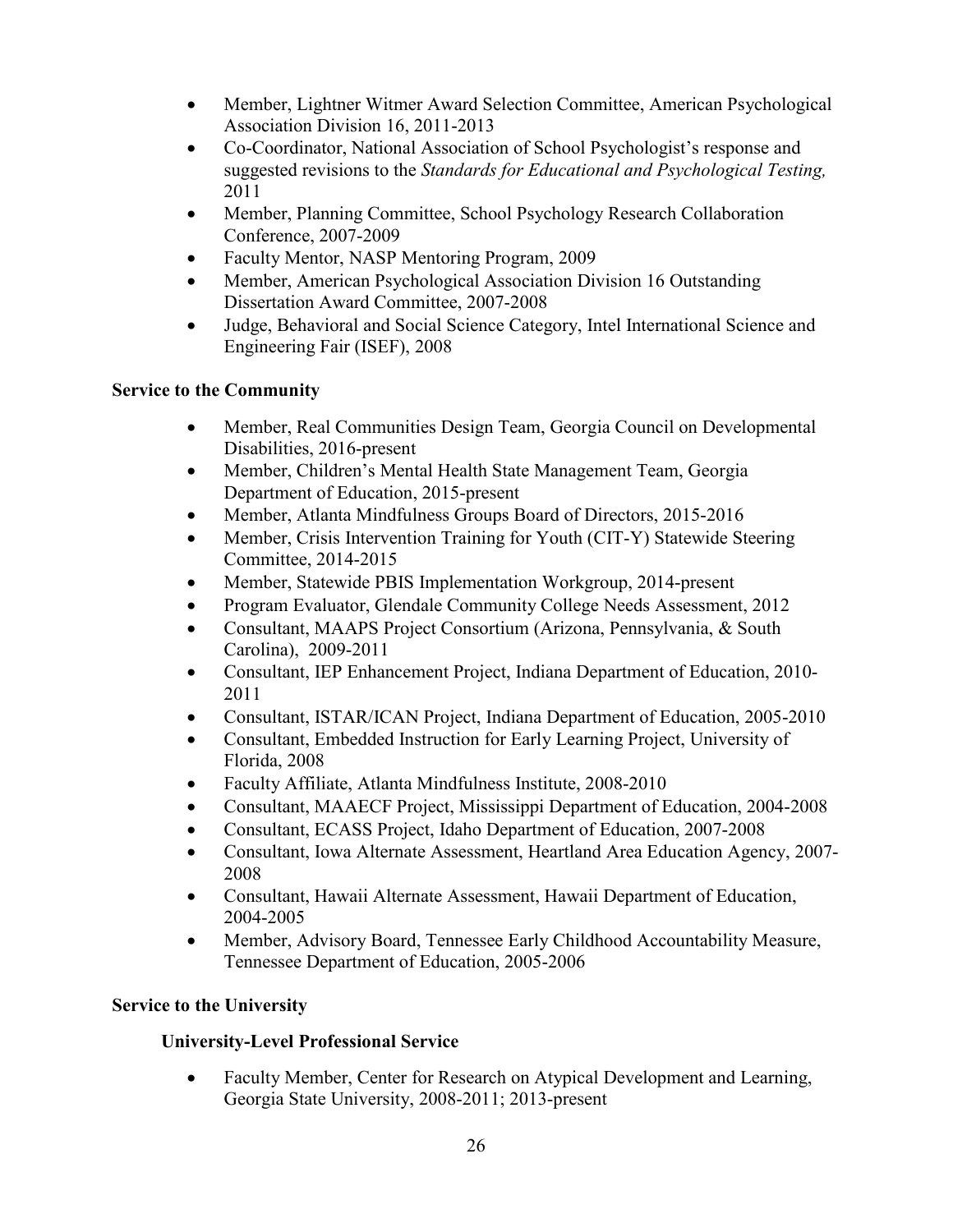- Affiliate Faculty, Adult Literacy Research Center, Georgia State University, 2014-present
- Research Faculty, Center for School Safety, School Climate, and Classroom Management, Georgia State University, 2013-present
- Senator, Georgia State University Senate; member of Student Discipline and Academic Programs subcommittees, 2013-2015
- Program Evaluator, Desert-to-Rainforest Project, College of Liberal Arts and Sciences, Arizona State University, 2012-2013
- Affiliate, Center for Leadership in Disability, Georgia State University, 2009- 2011

# **College-Level Professional Service**

- Member, College of Education & Human Development Committee on Student Affairs, Georgia State University, 2017-present
- Chair, College of Education & Human Development Committee on Research and Scholarship, Georgia State University, 2015-2017
- Member, College of Education Committee on Research and Scholarship, Georgia State University, 2014-2017
- Chair, Search Committee, Executive Director of the Sanford Inspire Program, Arizona State University, 2012
- Chair, Search Committee, Director of Collaborative Research and Evaluation Office, Arizona State University, 2012
- Member, Search Committee, Associate Dean of Research, Mary Lou Fulton Teachers College, Arizona State University, 2012
- Member (External), Search Committee, English as a Second Language Program, Early Childhood Education Department, Georgia State University, 2011
- Member, Professional Education Faculty Assessment Committee, Georgia State University, 2009-2011
- Member, Professional Education Faculty Curriculum Committee, Georgia State University, 2008-2009
- Member, Selection Committee, Urban Graduate Research Collaborative Fellowship, Georgia State University, 2008
- Appeals Panel Member, College of Education, Georgia State University, 2007

# **Department-Level Professional Service**

- Chair, Student Retention Committee (ad hoc), 2018
- Chair, Research Coordinator Search Committee, Center for Leadership in Disability, 2016
- Chair, Research Associate I Search Committee, Center for Leadership in Disability, 2015
- Chair, Community Services Specialist-Events Coordination Search Committee, Center for Leadership in Disability, 2015
- Chair, School Psychology Faculty Search Committee, Department of Counseling and Psychological Services, Georgia State University, 2014-2015